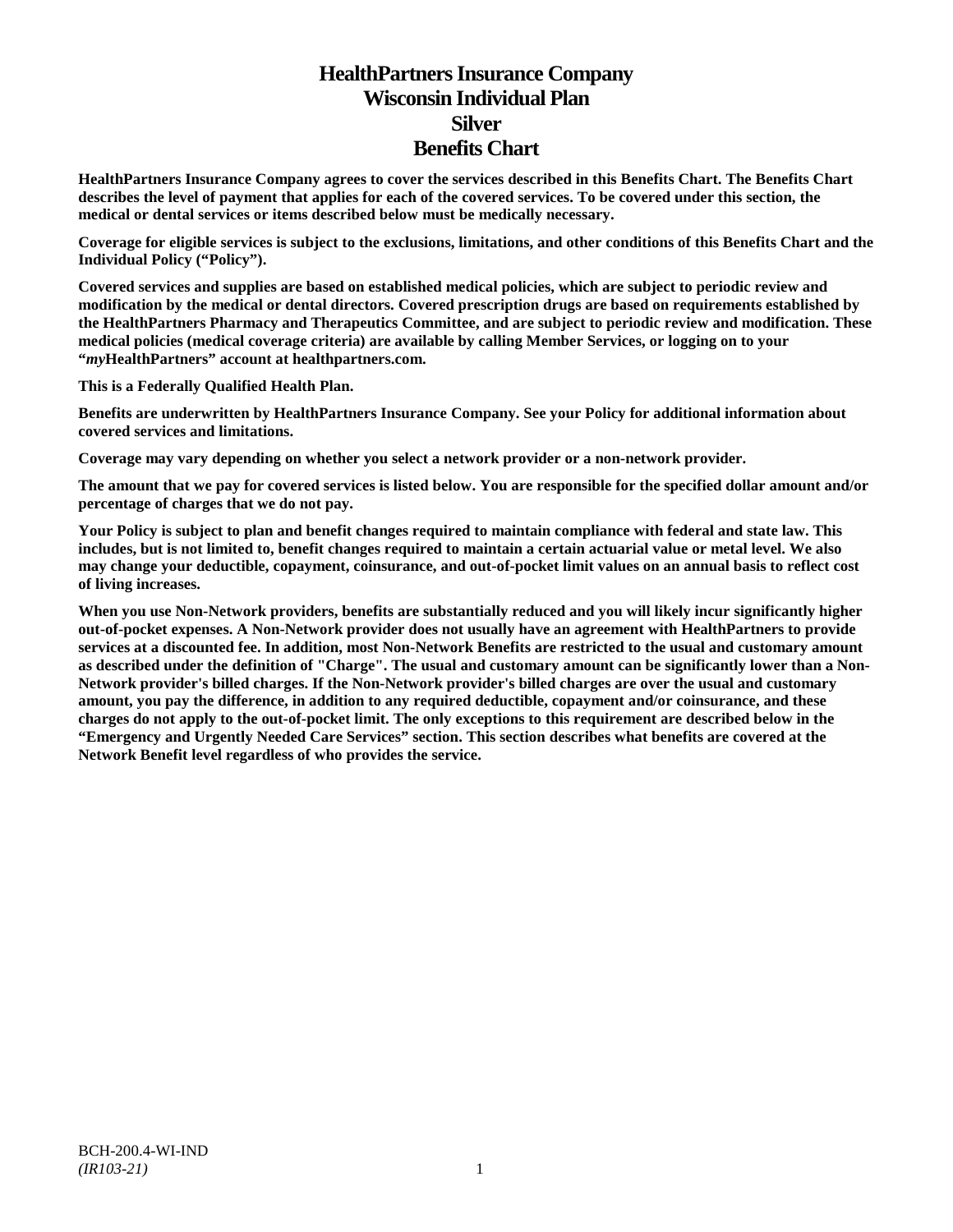# **These definitions apply to the Benefits Chart. They also apply to your Policy.**

| <b>Biosimilar Drug:</b> | A prescription drug, approved by the Food and Drug Administration (FDA), that the FDA has<br>determined is biosimilar to and interchangeable with a biological brand name drug. Biosimilar<br>drugs are not considered generic drugs and are not covered under the generic drug benefit.                                                                                                                                                                                                                                                                                                                                     |
|-------------------------|------------------------------------------------------------------------------------------------------------------------------------------------------------------------------------------------------------------------------------------------------------------------------------------------------------------------------------------------------------------------------------------------------------------------------------------------------------------------------------------------------------------------------------------------------------------------------------------------------------------------------|
| <b>Brand Name Drug:</b> | A prescription drug, approved by the Food and Drug Administration (FDA), that is manufactured,<br>sold or licensed for sale under a trademark by the pharmaceutical company that originally<br>researched and developed the drug. Brand name drugs have the same active-ingredient formula as<br>the generic version of the drug. However, generic drugs are manufactured and sold by other drug<br>manufacturers and are generally not available until after the patent on the brand name drug has<br>expired. A few brand name drugs may be covered at the generic benefit level if this is indicated on<br>the formulary. |
| <b>Calendar Year:</b>   | This is the 12-month period beginning 12:01 A.M. Central Time, on January 1, and ending 12:00<br>A.M. Central Time of the next following December 31.                                                                                                                                                                                                                                                                                                                                                                                                                                                                        |
| Charge:                 | For covered services delivered by a network provider, this is the provider's discounted fee for a<br>given medical/surgical service, procedure or item.                                                                                                                                                                                                                                                                                                                                                                                                                                                                      |
|                         | For covered services delivered by non-network providers, a contracted rate may apply if such<br>arrangement is available to HealthPartners.                                                                                                                                                                                                                                                                                                                                                                                                                                                                                  |
|                         | For the Usual and Customary Charge for covered services delivered by non-network providers,<br>our payment is calculated using one of the following options to be determined at HealthPartners'<br>discretion: 1) a percentage of the Medicare fee schedule; 2) a comparable schedule if the service is<br>not on the Medicare fee schedule; or 3) a commercially reasonable rate for such service.                                                                                                                                                                                                                          |
|                         | The Usual and Customary Charge is the maximum amount allowed that we consider in the<br>calculation of the payment of charges incurred for certain covered services. You must pay for any<br>charges above the usual and customary charge, and they do not apply to the out-of-pocket limit.                                                                                                                                                                                                                                                                                                                                 |
|                         | A charge is incurred for covered ambulatory medical and surgical services, on the date the service<br>or item is provided. A charge is incurred for covered inpatient services, on the date of admission to<br>a hospital. To be covered, a charge must be incurred on or after your effective date and on or<br>before the termination date.                                                                                                                                                                                                                                                                                |
| Copayment/Coinsurance:  | The specified dollar amount, or percentage, of charges incurred for covered services, which we do<br>not pay, but which you must pay, each time you receive certain medical services, procedures or<br>items. Our payment for those covered services or items begins after the copayment or coinsurance<br>is satisfied. Covered services or items requiring a copayment or coinsurance are specified in this<br>Benefits Chart.                                                                                                                                                                                             |
|                         | For services provided by a network provider:                                                                                                                                                                                                                                                                                                                                                                                                                                                                                                                                                                                 |
|                         | An amount which is listed as a flat dollar copayment is applied to a network provider's discounted<br>charges for a given service. However, if the network provider's discounted charges for a service or<br>item is less than the flat dollar copayment, you will pay the network provider's discounted charge.<br>An amount which is listed as a percentage of charges or coinsurance is based on the network<br>provider's discounted charges, calculated at the time the claim is processed, which may include an<br>agreed upon fee schedule rate for case rate or withhold arrangements.                               |
|                         | For services provided by a Non-Network provider:                                                                                                                                                                                                                                                                                                                                                                                                                                                                                                                                                                             |
|                         | Any copayment or coinsurance is applied to the lesser of the provider's charges or the usual and<br>customary charge for a service.                                                                                                                                                                                                                                                                                                                                                                                                                                                                                          |
|                         | A copayment or coinsurance is due at the time a service is provided, or when billed by the<br>provider. The copayment or coinsurance applicable for a scheduled visit with a network provider<br>will be collected for each visit, late cancellation and failed appointment.                                                                                                                                                                                                                                                                                                                                                 |
|                         |                                                                                                                                                                                                                                                                                                                                                                                                                                                                                                                                                                                                                              |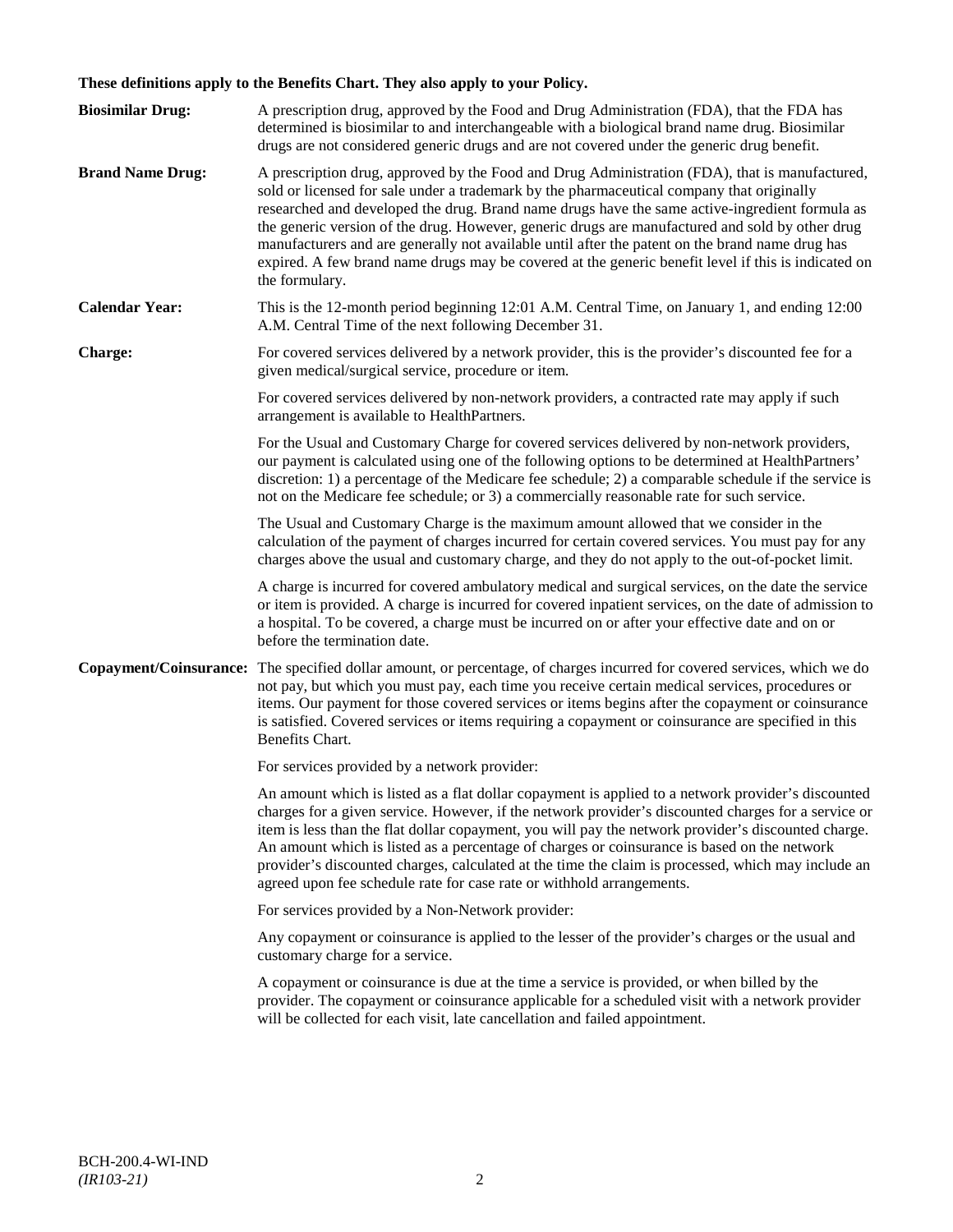| Deductible:                    | The specified dollar amount of charges incurred for covered services, which we do not pay, but an<br>enrollee or a family has to pay first in a calendar year. Our payment for those services or items<br>begins after the deductible is satisfied. For network providers, the amount of the charges that apply<br>to the deductible are based on the network provider's discounted charges, calculated at the time<br>the claim is processed, which may include an agreed upon fee schedule rate for case rate or<br>withhold arrangements. For non-network providers, the amount of charges that apply to the<br>deductible are the lesser of the provider's charges or the usual and customary charge for a service. |
|--------------------------------|-------------------------------------------------------------------------------------------------------------------------------------------------------------------------------------------------------------------------------------------------------------------------------------------------------------------------------------------------------------------------------------------------------------------------------------------------------------------------------------------------------------------------------------------------------------------------------------------------------------------------------------------------------------------------------------------------------------------------|
|                                | Any amounts paid or reimbursed by a third party, including, but not limited to: point of service<br>rebates, manufacturer coupons, manufacturer debit cards or other forms of direct reimbursement to<br>an Insured for a product or service, will not apply toward your deductible, to the extent permitted<br>under state and federal law.                                                                                                                                                                                                                                                                                                                                                                            |
|                                | Your plan has an embedded deductible. This means once a member meets the individual<br>deductible, the plan begins paying benefits for that person. If two or more members of the family<br>meet the family deductible, the plan begins paying benefits for all members of the family,<br>regardless of whether each member has met the individual deductible. However, a member may<br>not contribute more than the individual deductible toward the family deductible.                                                                                                                                                                                                                                                |
|                                | All services are subject to the deductible unless otherwise indicated below in this Benefits Chart.                                                                                                                                                                                                                                                                                                                                                                                                                                                                                                                                                                                                                     |
| Formulary:                     | This is a current list, which may be revised from time to time, of prescription drugs, medications,<br>equipment and supplies covered by us as indicated in this Benefits Chart which are covered at the<br>highest benefit level. Some drugs on the formulary may require prior authorization to be covered<br>as formulary drugs. The formulary, and information on drugs that require prior authorization, are<br>available by calling Member Services, or logging on to your "myHealthPartners" account at<br>healthpartners.com.                                                                                                                                                                                   |
| <b>Generic Drug:</b>           | A prescription drug, approved by the Food and Drug Administration (FDA), that the FDA has<br>determined is comparable to a brand name drug product in dosage form, strength, route of<br>administration, quality, intended use and documented bioequivalence. Generally, generic drugs<br>cost less than brand name drugs. Some brand name drugs may be covered at the generic drug<br>benefit level if this is indicated on the formulary.                                                                                                                                                                                                                                                                             |
| <b>Non-Formulary Drug:</b>     | This is a prescription drug, approved by the Food and Drug Administration (FDA), that is not on<br>the formulary, is medically necessary and is not investigative or experimental or otherwise<br>excluded under your Policy.                                                                                                                                                                                                                                                                                                                                                                                                                                                                                           |
| <b>Out-of-Pocket Expenses:</b> | You pay the specified copayments/coinsurance and deductibles applicable for particular services,<br>subject to the out-of-pocket limit described below. These amounts are in addition to the monthly<br>premium payments.                                                                                                                                                                                                                                                                                                                                                                                                                                                                                               |
| <b>Out-of-Pocket Limit:</b>    | You pay the copayments/coinsurance and deductibles for covered services, to the individual or<br>family out-of-pocket limit. Thereafter we cover 100% of charges incurred for all other covered<br>services, for the rest of the calendar year. You pay amounts greater than the out-of-pocket limit if<br>you exceed any lifetime maximum benefit or any visit or day limits.                                                                                                                                                                                                                                                                                                                                          |
|                                | Non-Network Benefits above the usual and customary charge (see definition of charge above) do<br>not apply to the out-of-pocket limit.                                                                                                                                                                                                                                                                                                                                                                                                                                                                                                                                                                                  |
|                                | Any amounts paid or reimbursed by a third party, including, but not limited to: point of service<br>rebates, manufacturer coupons, debit cards or other forms of direct reimbursement to an Insured<br>for a product or service, will not apply as an out-of-pocket expense, to the extent permitted under<br>state and federal law.                                                                                                                                                                                                                                                                                                                                                                                    |
|                                | You are responsible to keep track of the out-of-pocket expenses. Contact our Member Services<br>Department for assistance in determining the amount paid by the enrollee for specific eligible<br>services received. Claims for reimbursement under the Out-of-Pocket Limit provisions are subject<br>to the same time limits and provisions described under the "Claims Provisions" section of your<br>Policy.                                                                                                                                                                                                                                                                                                         |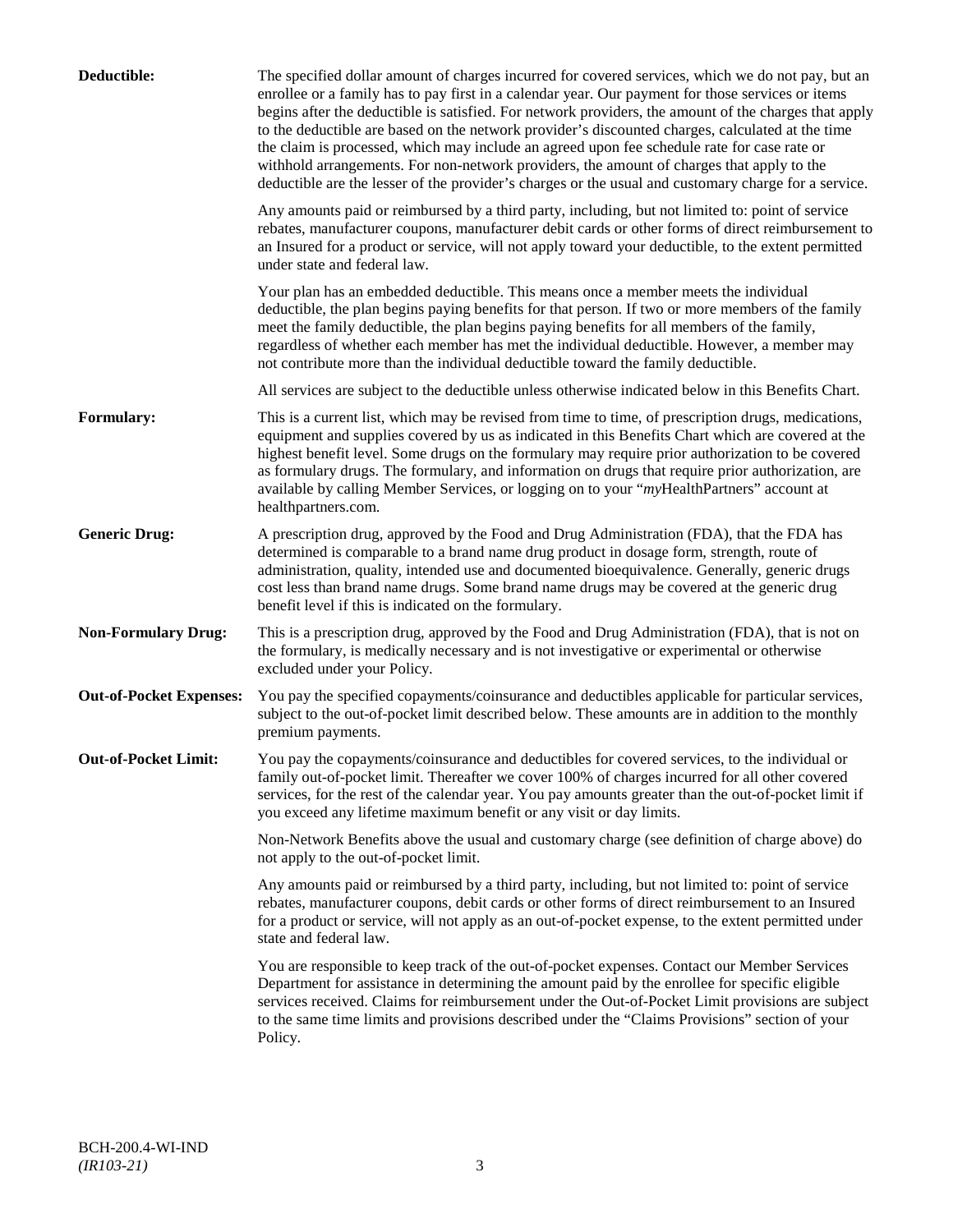**Specialty Drug List:** This is a current list, which may be revised from time to time, of prescription drugs, medications, equipment and supplies, which are typically bio-pharmaceuticals. The purpose of a specialty drug list is to facilitate enhanced monitoring of complex therapies used to treat specific conditions. Specialty drugs are covered by us as indicated in this Benefits Chart. The specialty drug list is available by calling Member Services, or logging on to your "*my*HealthPartners" account at [healthpartners.com.](http://www.healthpartners.com/) **virtuwell:** This is an online service that you may use to receive a diagnosis and treatment for certain routine conditions, such as a cold and flu, ear pain and sinus infections. You may access the virtuwell web

site a[t virtuwell.com.](http://www.virtuwell.com/)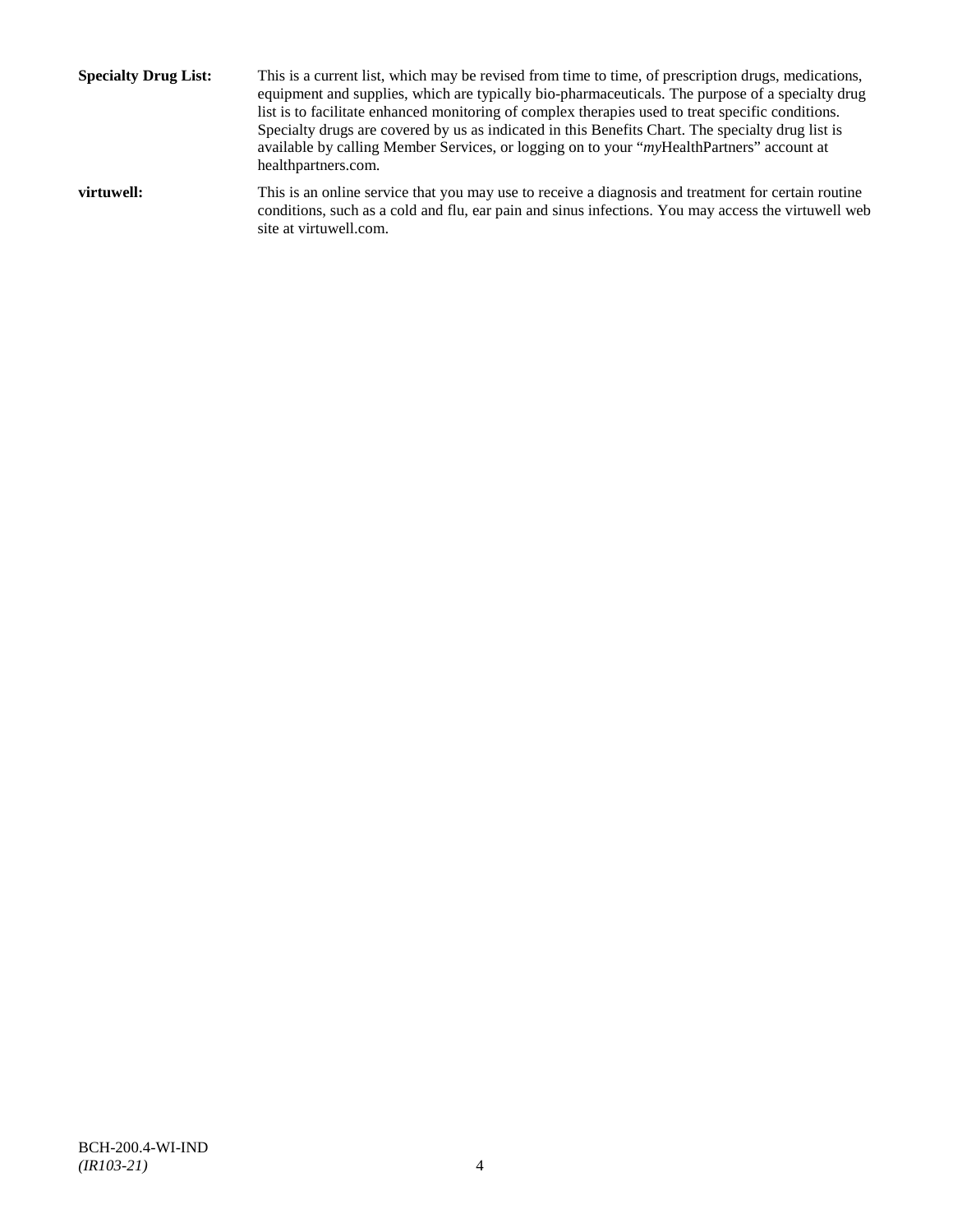# **DEDUCTIBLES AND OUT-OF-POCKET LIMITS**

#### **Individual Calendar Year Deductible**

| <b>Network Benefits</b> | <b>Non-Network Benefits</b> |
|-------------------------|-----------------------------|
| \$4,000                 | \$20,000                    |

# **Family Calendar Year Deductible**

| <b>Network Benefits</b> | <b>Non-Network Benefits</b> |
|-------------------------|-----------------------------|
| \$8,000                 | \$40,000                    |

Your individual and family deductible amounts may be indexed to allow for changes under Federal rules.

Your plan has an embedded deductible. This means once a member meets the individual deductible, the plan begins paying benefits for that person. If two or more members of the family meet the family deductible, the plan begins paying benefits for all members of the family, regardless of whether each member has met the individual deductible. However, a member may not contribute more than the individual deductible toward the family deductible.

Separate deductibles must be satisfied under the Network Benefits and Non-Network Benefits.

Any amounts paid or reimbursed by a third party, including but not limited to: point of service rebates, manufacturer coupons, manufacturer debit cards or other forms of direct reimbursement to an Insured for a product or service, will not apply toward your deductible, to the extent permitted under state and federal law.

# **Individual Calendar Year Out-of-Pocket Limit**

| Network Benefits | <b>Non-Network Benefits</b> |
|------------------|-----------------------------|
| \$8,150          | None.                       |

### **Family Calendar Year Out-of-Pocket Limit**

| <b>Network Benefits</b> | <b>Non-Network Benefits</b> |
|-------------------------|-----------------------------|
| \$16,300                | None.                       |

Your individual and family out-of-pocket amounts may be indexed to allow for changes under Federal rules.

Separate Out-of-Pocket Limits must be satisfied under Network Benefits and Non-Network Benefits.

Non-Network Benefits above the usual and customary charge will not apply to the individual or family Out-of-Pocket.

Any amounts paid or reimbursed by a third party, including but not limited to: point of service rebates, manufacturer coupons, manufacturer debit cards or other forms of direct reimbursement to an Insured for a product or service, will not apply as an outof-pocket expense, to the extent permitted under state and federal law.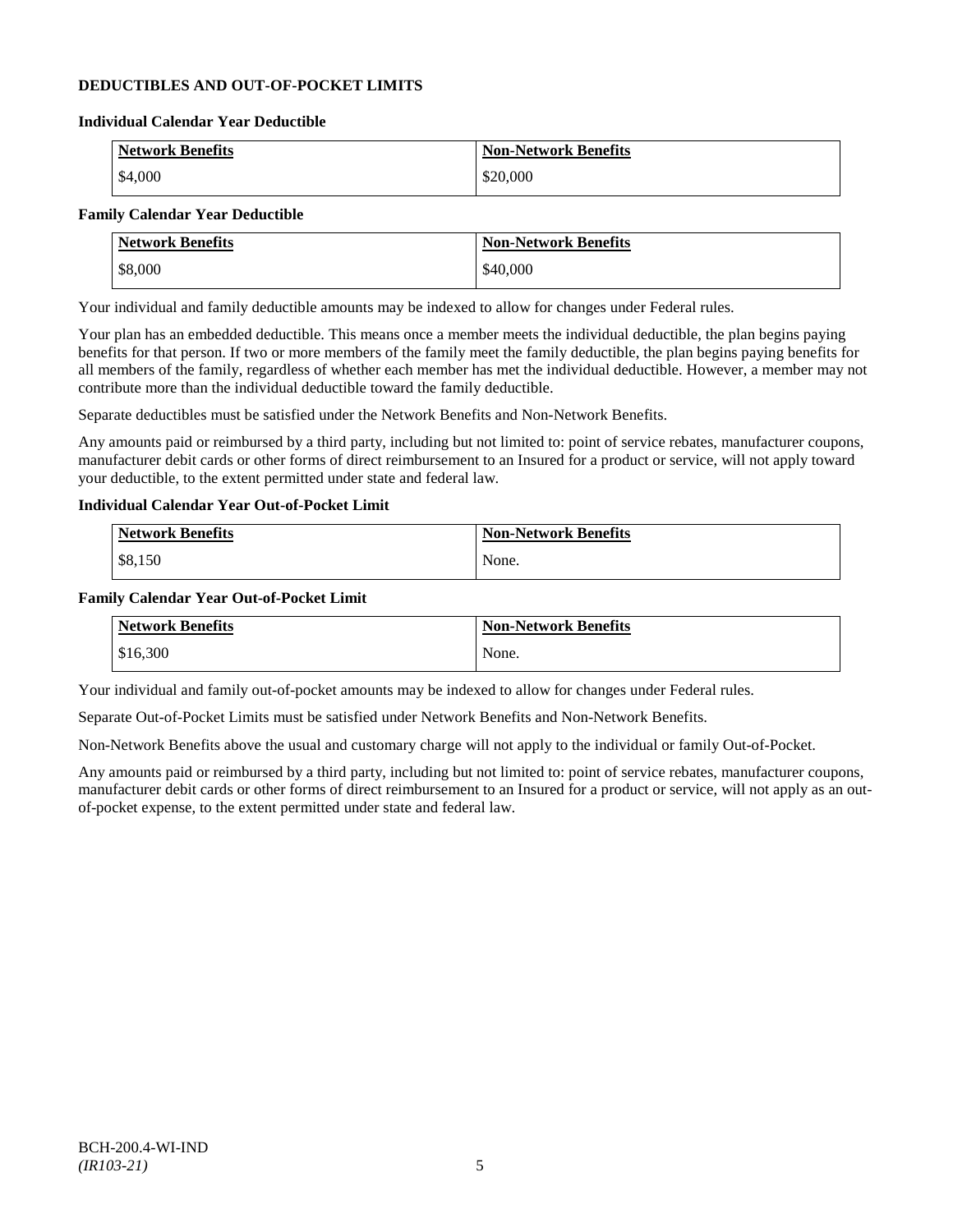# **AMBULANCE AND MEDICAL TRANSPORTATION**

# **Covered Services:**

We cover ambulance and medical transportation for medical emergencies and as shown below.

We also cover medically necessary, non-emergency transportation if it meets our medical coverage criteria.

Covered services are based on established medical policies, which are subject to periodic review and modification by the medical or dental directors. These medical policies (medical coverage criteria) and applicable prior authorization requirements are available by calling Member Services, or logging on to your "*my*HealthPartners" account at [healthpartners.com.](http://www.healthpartners.com/)

### **Ambulance and Medical Transportation (other than non-emergency fixed wing air ambulance transportation)**

| <b>Network Benefits</b>      | Non-Network Benefits    |
|------------------------------|-------------------------|
| 75% of the charges incurred. | l See Network Benefits. |

### **Non-Emergency Fixed Wing Air Ambulance Transportation**

| <b>Network Benefits</b>      | <b>Non-Network Benefits</b>  |
|------------------------------|------------------------------|
| 75% of the charges incurred. | 50% of the charges incurred. |

### **Not Covered:**

See "Services Not Covered" in your Policy.

# **AUTISM TREATMENT**

### **Covered Services:**

Your network provider will coordinate the prior authorization process for any autism treatment services. You may call Member Services at 952-967-7540 or toll-free at 1-888-360-0622 if you have any questions or concerns regarding the authorization process.

Please call Member Services at 952-967-7540 or toll-free at 1-888-360-0622 to request authorization for autism treatment services from a Non-Network provider.

We cover prior authorized evidence-based intensive-level and non-intensive-level treatment of autism spectrum disorders (autism disorder, Asperger's syndrome or pervasive development disorder not otherwise specified).

Covered services are based on established medical policies, which are subject to periodic review and modification by the medical directors. These medical policies (medical coverage criteria) are available by calling Member Services, or logging on to your "*my*HealthPartners" account at [healthpartners.com.](http://www.healthpartners.com/)

**Intensive-Level Services for children diagnosed with autism spectrum disorders.** Intensive-level services must begin on or after two years of age and end before nine years of age. Intensive-level services, on average, are services provided for more than 20 hours of treatment per week. (The average number of hours a week is calculated over a 6-month period.)

| <b>Network Benefits</b>                  | <b>Non-Network Benefits</b>              |
|------------------------------------------|------------------------------------------|
| 75% of the charges incurred.             | 50% of the charges incurred.             |
| Limited to 235 visits per calendar year. | Limited to 235 visits per calendar year. |

The maximum number of visits is combined for Network Benefits and Non-Network Benefits.

#### **Intensive-Level Services Lifetime Maximum Benefit**

| <b>Network Benefits</b>                               | <b>Non-Network Benefits</b>                           |
|-------------------------------------------------------|-------------------------------------------------------|
| 4 years of cumulative services under this plan or any | 4 years of cumulative services under this plan or any |
| other plan.                                           | other plan.                                           |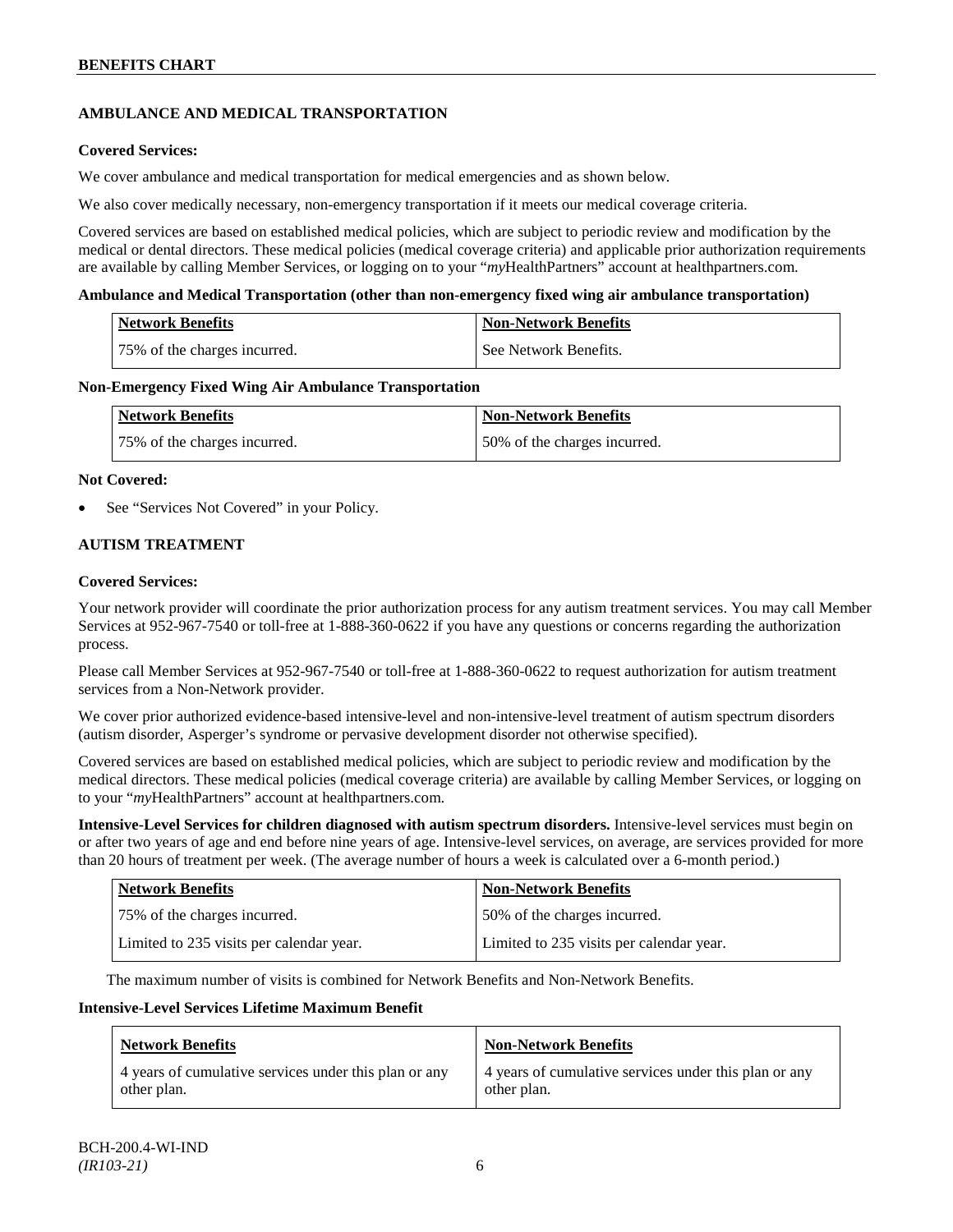# **Non-intensive-Level Services for Insureds diagnosed with autism spectrum disorders**

| <b>Network Benefits</b>                  | <b>Non-Network Benefits</b>              |
|------------------------------------------|------------------------------------------|
| 75% of the charges incurred.             | 150% of the charges incurred.            |
| Limited to 120 visits per calendar year. | Limited to 120 visits per calendar year. |

The maximum number of visits is combined for Network Benefits and Non-Network Benefits.

# **Not Covered:**

See "Services Not Covered" in your Policy.

# **BEHAVIORAL HEALTH SERVICES**

#### **Covered Services:**

Covered services are based on established medical policies, which are subject to periodic review and modification by the medical directors. These medical policies (medical coverage criteria) are available by calling Member Services, or logging on to your "*my*HealthPartners" account at [healthpartners.com.](http://www.healthpartners.com/)

**Transitional Treatment Services.** These are services for the treatment of nervous or mental disorders, alcoholism or other drug abuse problems which are provided to an Insured in a less restrictive manner than are inpatient hospital services but in a more intensive manner than are outpatient services. Transitional treatment services are services offered by a provider, and certified by the Wisconsin Department of Health Services for each of the following (except the last bulleted item):

- Mental health services for covered adults in a day treatment program.
- Mental health services for covered children in a day hospital treatment program.
- Services for persons with chronic mental illness provided through a community support program.
- Residential treatment programs for alcohol and/or drug dependent covered persons.
- Alcohol and Other Drug Abuse (AODA) services in, a day treatment program.
- Services for persons who are experiencing a mental health crisis or who are in a situation likely to turn into a mental health crisis if support is not provided.
- Intensive outpatient programs for the treatment of psychoactive substance use disorders provided in accordance with the patient placement criteria of the American Society of Addiction Medicine.

# **Mental Health Services**

We cover services for mental health diagnoses as described in the Diagnostic and Statistical Manual of Mental Disorders – Fifth Edition (DSM 5) (most recent edition) that lead to significant disruption of function in your life.

We provide coverage for mental health treatment ordered by a Wisconsin court under a valid court order that is issued on the basis of a behavioral care evaluation performed by a licensed psychiatrist or doctoral level licensed psychologist, which includes a diagnosis and an individual treatment plan for care in the most appropriate, least restrictive environment. We must be given a copy of the court order and the behavioral care evaluation, and the service must be a covered benefit under your Policy, and the service must be provided by a network provider, or other provider as required by law.

**Outpatient Services:** We cover medically necessary outpatient professional mental health services for evaluation, crisis intervention, and treatment of mental health disorders.

A comprehensive diagnostic assessment will be made of each patient as the basis for a determination by a mental health professional, concerning the appropriate treatment and the extent of services required.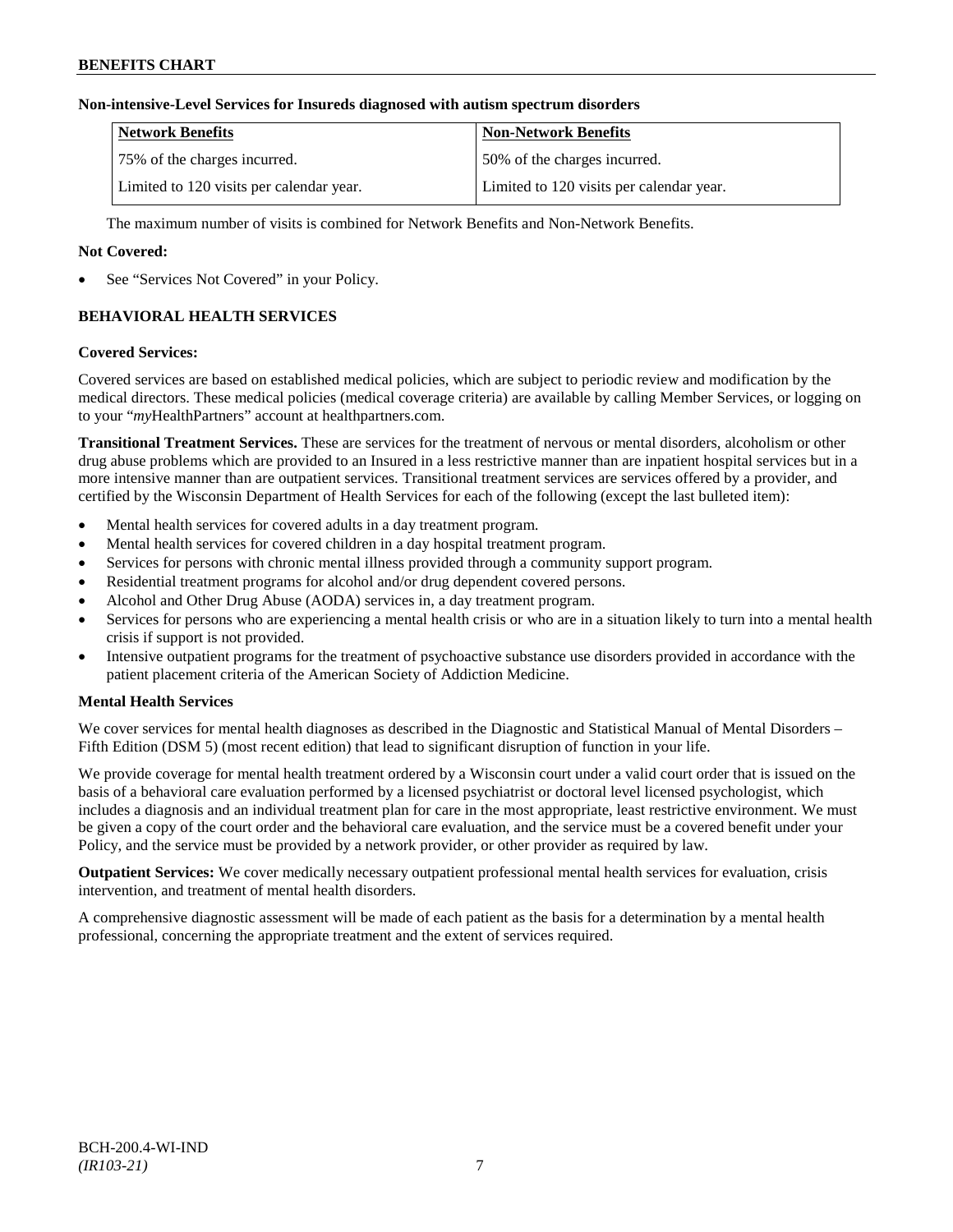Outpatient services we cover for a diagnosed mental health condition include the following:

- Individual, group, family and multi-family therapy;
- Medication management provided by a physician, certified nurse practitioner, or physician's assistant;
- Psychological testing services for the purposes of determining the differential diagnoses and treatment planning for patients currently receiving behavioral health services;
- Partial hospitalization services in a licensed hospital or community mental health center;
- Psychotherapy and nursing services provided in the home if authorized by us; and
- Treatment for gender dysphoria that meets medical coverage criteria.

| <b>Network Benefits</b>      | <b>Non-Network Benefits</b>  |
|------------------------------|------------------------------|
| 75% of the charges incurred. | 50% of the charges incurred. |

#### **Group Therapy**

| <b>Network Benefits</b>      | <b>Non-Network Benefits</b>  |
|------------------------------|------------------------------|
| 75% of the charges incurred. | 50% of the charges incurred. |

**Inpatient Services:** We cover medically necessary inpatient services in a hospital or licensed residential treatment facility and professional services for treatment of mental health disorders. Medical stabilization is covered under inpatient hospital services in the "Hospital and Skilled Nursing Facility Services" section.

We cover residential care for the treatment of eating disorders in a licensed facility, as an alternative to inpatient care, when it is medically necessary and your physician obtains authorization from us.

| <b>Network Benefits</b>      | <b>Non-Network Benefits</b>  |
|------------------------------|------------------------------|
| 75% of the charges incurred. | 50% of the charges incurred. |

**Transitional Treatment Services:** We cover transitional treatment services described above for treatment of mental and nervous disorders**.**

| <b>Network Benefits</b>      | <b>Non-Network Benefits</b>   |
|------------------------------|-------------------------------|
| 75% of the charges incurred. | 150% of the charges incurred. |

# **Substance Abuse Treatment Services**

We cover medically necessary services for assessments by a licensed alcohol and drug counselor and treatment of Substance-Related Disorders as defined in the latest edition of the DSM 5.

**Outpatient Services:** We cover medically necessary outpatient professional services for diagnosis and treatment of alcoholism and other drug abuse problems. Chemical dependency treatment services must be provided by a program licensed by the local Department of Health Services.

Outpatient services we cover for a diagnosed substance abuse disorder include the following:

- Individual, group, family, and multi-family therapy provided in an office setting; and
- We cover opiate replacement therapy including methadone and buprenorphine treatment.

| Network Benefits             | Non-Network Benefits         |
|------------------------------|------------------------------|
| 75% of the charges incurred. | 50% of the charges incurred. |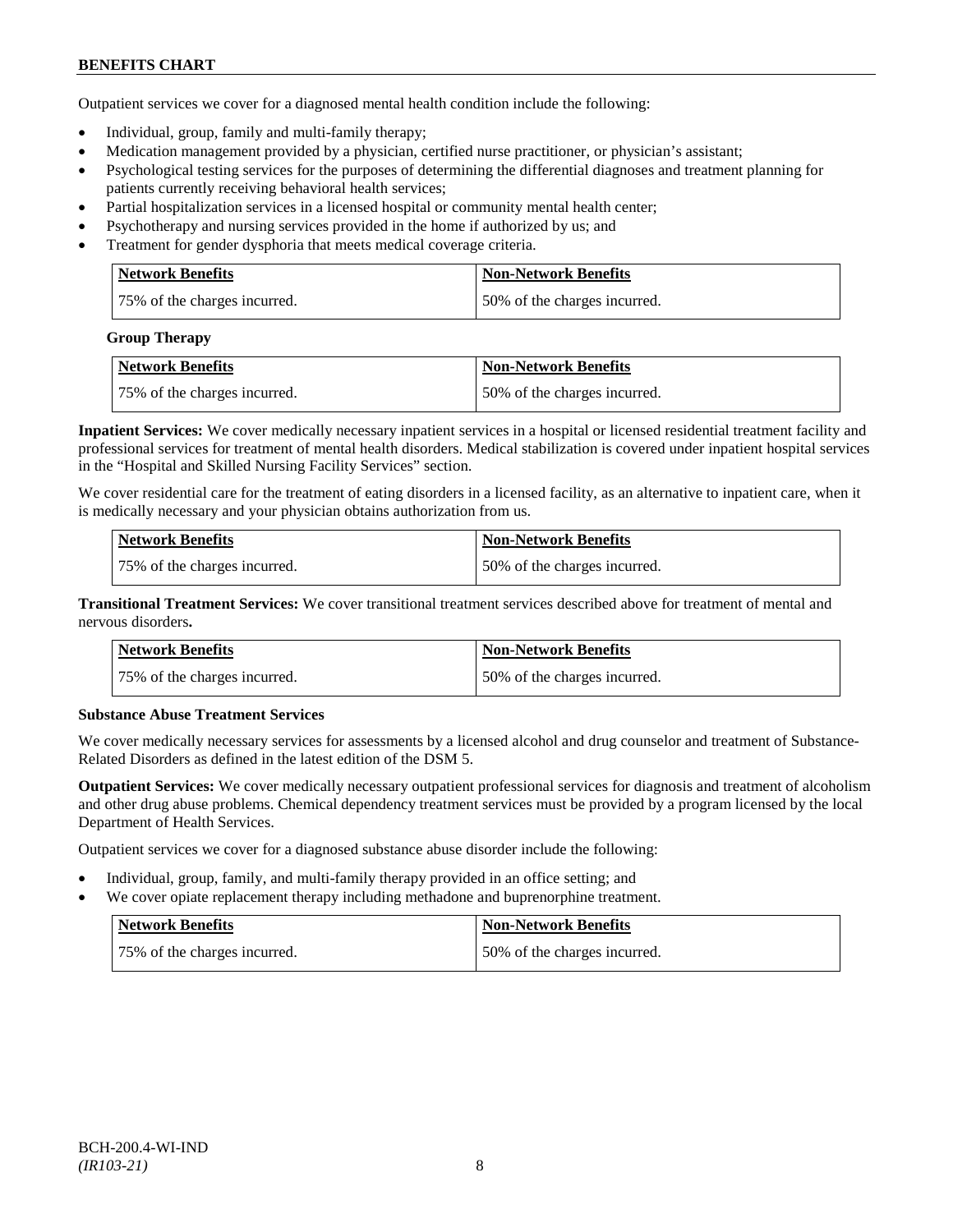**Inpatient Services:** We cover medically necessary inpatient services in a hospital or a licensed residential primary treatment center.

We cover services provided in a hospital that is licensed by the local state and accredited by Medicare.

Detoxification Services: We cover detoxification services in a hospital or community detoxification facility if it is licensed by the local Department of Health Services.

| Network Benefits             | <b>Non-Network Benefits</b>  |
|------------------------------|------------------------------|
| 75% of the charges incurred. | 50% of the charges incurred. |

**Transitional Treatment Services:** We cover transitional treatment services described above for treatment of alcoholism or other drug abuse problems.

| <b>Network Benefits</b>      | <b>Non-Network Benefits</b>  |
|------------------------------|------------------------------|
| 75% of the charges incurred. | 50% of the charges incurred. |

#### **Additional Mental Health and Substance Abuse Benefits for a Dependent Child Who is a Student**

If a dependent child is a student in a school that is located in Wisconsin, but outside of our service area, we cover services as required under Wisconsin Statute 609.655.

| <b>Network Benefits</b>      | <b>Non-Network Benefits</b>  |
|------------------------------|------------------------------|
| 75% of the charges incurred. | 50% of the charges incurred. |

#### **Not Covered:**

See "Services Not Covered" in your Policy.

### **CHIROPRACTIC SERVICES**

#### **Covered Services:**

We cover chiropractic services for rehabilitative care. Chiropractic services are adjustments to any abnormal articulations of the human body, especially those of the spinal column, for the purpose of giving freedom of action to impinged nerves that may cause pain or deranged function.

Massage therapy which is performed in conjunction with other treatment/modalities by a chiropractor, is part of a prescribed treatment plan and is not billed separately is covered.

| <b>Network Benefits</b>      | Non-Network Benefits         |
|------------------------------|------------------------------|
| 75% of the charges incurred. | 50% of the charges incurred. |

#### **Not Covered:**

- Massage therapy for the purpose of comfort or convenience of the Insured.
- See "Services Not Covered" in your Policy.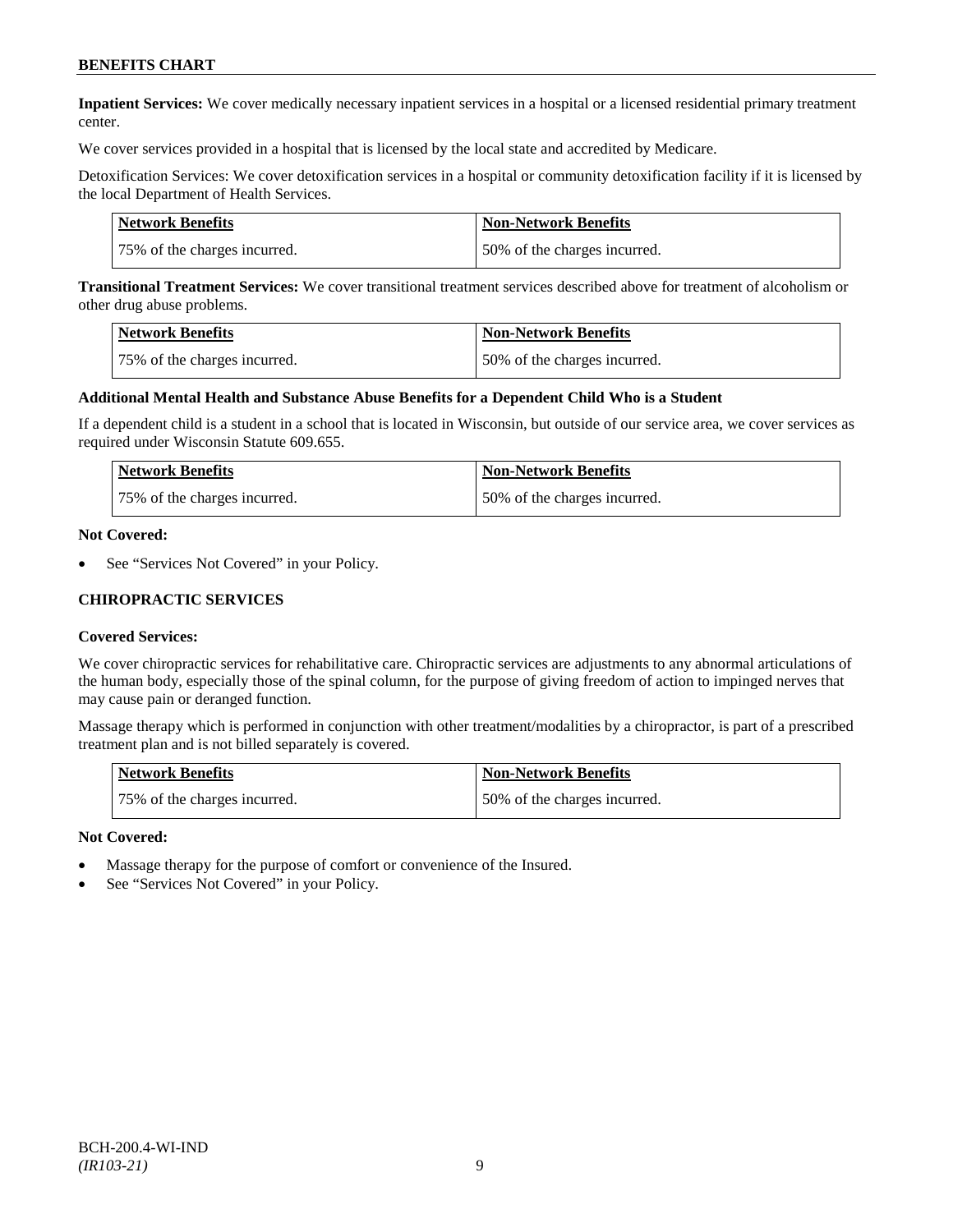# **CLINICAL TRIALS**

# **Covered Services:**

We cover certain routine services if you participate in a Phase I, Phase II, Phase III or Phase IV approved clinical trial that is conducted in relation to the prevention, detection, or treatment of cancer or other life-threatening disease or condition as defined in the Affordable Care Act. Approved clinical trials include (1) federally funded trials when the study or investigation is approved or funded by any of the federal agencies defined in the Public Health Services Act, section 2709 (d) (1) (A); (2) the study or investigation is conducted under an investigational new drug application reviewed by the Food and Drug Administration; and (3) the study or investigation is a drug trial that is exempt from having such an investigational new drug application. We cover routine patient costs for services that would be eligible under the Policy and this Benefits Chart if the service were provided outside of a clinical trial.

| <b>Network Benefits</b>                               | <b>Non-Network Benefits</b>                           |
|-------------------------------------------------------|-------------------------------------------------------|
| Coverage level is same as corresponding Network       | Coverage level is same as corresponding Non-Network   |
| Benefits, depending on type of service provided, such | Benefits, depending on type of service provided, such |
| as Office Visits for Illness or Injury, Inpatient or  | as Office Visits for Illness or Injury, Inpatient or  |
| Outpatient Hospital Services.                         | <b>Outpatient Hospital Services.</b>                  |

### **Not Covered:**

- The investigative or experimental item, device or service itself.
- Items or services that are provided solely to satisfy data collection and analysis needs and that are not used in the direct clinical management of the patient.
- A service that is clearly inconsistent with widely accepted and established standards of care for a particular diagnosis.
- See "Services Not Covered" in your Policy.

# **DENTAL SERVICES**

#### **Covered Services:**

We cover services as described below.

**Accidental Dental Services:** We cover services dentally necessary to treat and restore damage done to sound, natural, unrestored teeth as a result of an accidental injury. Coverage is for damage caused by external trauma to face and mouth only, not for cracked or broken teeth, which result from biting or chewing. We cover restorations, root canals, crowns and replacement of teeth lost that are directly related to the accident in which the Insured was involved. We cover initial exams, xrays and palliative treatment including extractions, and other oral surgical procedures directly related to the accident. Subsequent treatment must be initiated within the Policy's time-frame and must be directly related to the accident. We do not cover restoration and replacement of teeth that are not "sound and natural" at the time of the accident.

Full mouth rehabilitation to correct occlusion (bite) and malocclusion (misaligned teeth not due to the accident) are not covered.

When an implant-supported dental prosthetic treatment is pursued, benefits are limited to the amount that would be paid toward the placement of a removable dental prosthetic appliance that could be used in the absence of implant treatment.

| Network Benefits             | <b>Non-Network Benefits</b> |
|------------------------------|-----------------------------|
| 75% of the charges incurred. | No coverage.                |

For all accidental dental services, treatment and/or restoration must be initiated within six months of the date of the injury. Coverage is limited to the initial course of treatment and/or initial restoration. Services must be provided within twentyfour months of the date of injury to be covered.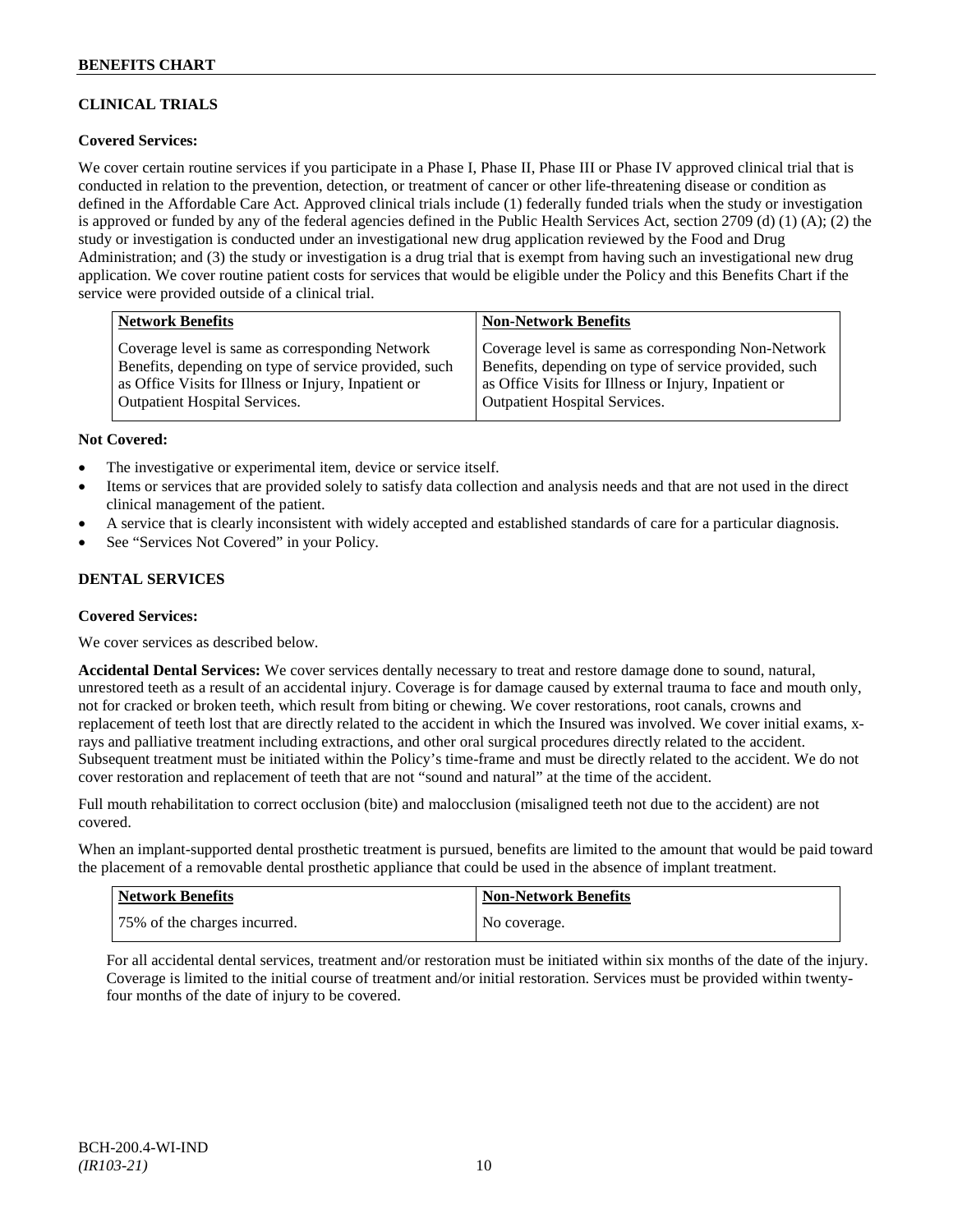### **Medical Referral Dental Services**

**Medically Necessary Outpatient Dental Services:** We cover medically necessary outpatient dental services. Coverage is limited to dental services required for treatment of an underlying medical condition, e.g., removal of teeth to complete radiation treatment for cancer of the jaw, cysts and lesions.

| <b>Network Benefits</b>      | Non-Network Benefits         |
|------------------------------|------------------------------|
| 75% of the charges incurred. | 50% of the charges incurred. |

**Medically Necessary Hospitalization and Anesthesia for Dental Care:** We cover medically necessary hospitalization and anesthesia for dental care. This is limited to charges incurred by an Insured who: (1) is a child under age 5; (2) is severely disabled; (3) has a medical condition, and requires hospitalization or general anesthesia for dental care treatment; or (4) is a child between ages 5 and 12 and care in dental offices has been attempted unsuccessfully and usual methods of behavior modification have not been successful, or when extensive amounts of restorative care, exceeding 4 appointments, are required.

Coverage is limited to facility and anesthesia charges. Oral surgeon/dentist professional fees are not covered. The following are examples, though not all-inclusive, of medical conditions which may require hospitalization for dental services: severe asthma, severe airway obstruction or hemophilia. Hospitalization required due to the behavior of the Insured or due to the extent of the dental procedure is not covered.

| Network Benefits             | <b>Non-Network Benefits</b>  |
|------------------------------|------------------------------|
| 75% of the charges incurred. | 50% of the charges incurred. |

**Medical Complications of Dental Care:** We cover medical complications of dental care. Treatment must be medically necessary care and related to medical complications of non-covered dental care, including complications of the head, neck, or substructures.

| Network Benefits             | <b>Non-Network Benefits</b>  |
|------------------------------|------------------------------|
| 75% of the charges incurred. | 50% of the charges incurred. |

**Oral Surgery:** We cover oral surgery. Coverage is limited to treatment of medical conditions requiring oral surgery, such as treatment of oral neoplasm, non-dental cysts, fracture of the jaw, trauma of the mouth and jaw, and any other oral surgery procedures provided as medically necessary dental services.

| Network Benefits             | <b>Non-Network Benefits</b>  |
|------------------------------|------------------------------|
| 75% of the charges incurred. | 50% of the charges incurred. |

**Treatment of Cleft Lip and Cleft Palate:** We cover treatment of cleft lip and cleft palate of a dependent child, including orthodontic treatment and oral surgery directly related to the cleft. Dental services which are not required for the treatment of cleft lip or cleft palate are not covered. If a dependent child covered under your Policy is also covered under a dental plan which includes orthodontic services, that dental plan shall be considered primary for the necessary orthodontic services. Oral appliances are subject to the same copayment, conditions and limitations as durable medical equipment.

| <b>Network Benefits</b>                               | <b>Non-Network Benefits</b>                           |
|-------------------------------------------------------|-------------------------------------------------------|
| Coverage level is same as corresponding Network       | Coverage level is same as corresponding Non-Network   |
| Benefits, depending on type of service provided, such | Benefits, depending on type of service provided, such |
| as Office Visits for Illness or Injury, Inpatient or  | as Office Visits for Illness or Injury, Inpatient or  |
| <b>Outpatient Hospital Services.</b>                  | Outpatient Hospital Services.                         |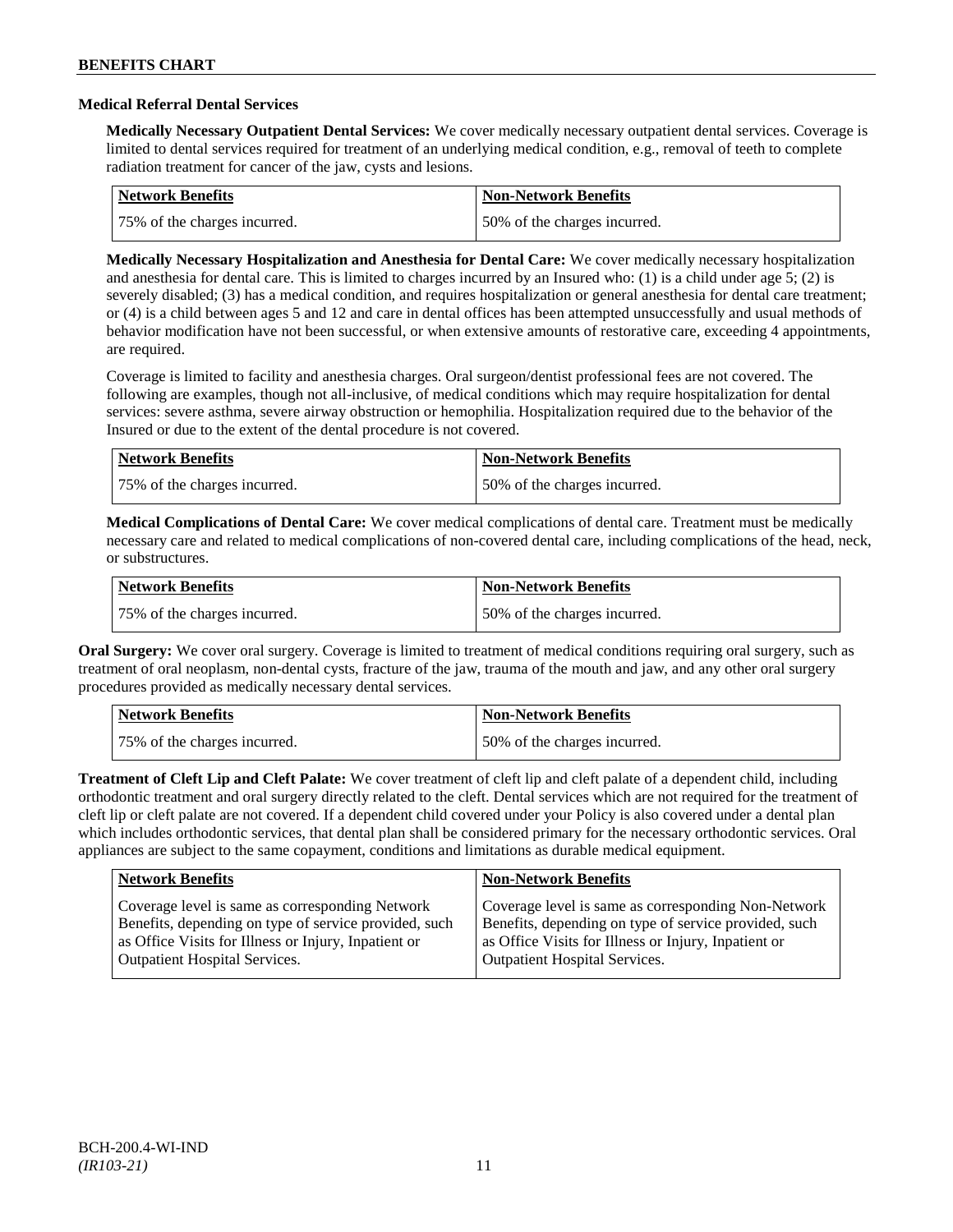**Treatment of Temporomandibular Disorder (TMD) and Craniomandibular Disorder (CMD):** We cover diagnostic procedures, surgical treatment and non-surgical treatment (including intraoral splint therapy devices) for temporomandibular disorder (TMD) and craniomandibular disorder (CMD), which is medically necessary care. Dental services which are not required to directly treat TMD or CMD are not covered.

| <b>Network Benefits</b>      | <b>Non-Network Benefits</b>  |
|------------------------------|------------------------------|
| 75% of the charges incurred. | 50% of the charges incurred. |

### **Not Covered:**

- Dental treatment, procedures or services not listed in this Benefits Chart.
- Accident-related dental services if treatment is: (1) provided to teeth which are not sound and natural; (2) to teeth which have been restored; (3) initiated beyond six months from the date of the injury; (4) received beyond the initial treatment or restoration; or (5) received beyond twenty-four months from the date of injury.
- Accident-related dental services by a Non-Network provider.
- Oral surgery to remove wisdom teeth.
- Orthognathic treatment or procedures and all related services.
- See "Services Not Covered" in your Policy.

# **DIAGNOSTIC IMAGING SERVICES**

#### **Covered Services:**

We cover diagnostic imaging, when ordered by a provider and provided in a clinic or outpatient hospital facility.

For Network Benefits, non-emergent, scheduled outpatient Magnetic Resonance Imaging (MRI) and Computed Tomography (CT) must be provided at a designated facility. Your physician or facility will obtain or verify prior authorization for these services, as needed.

We cover services provided in a clinic or outpatient hospital facility. To see the benefit level for inpatient hospital or skilled nursing facility services, see benefits under Inpatient Hospital and Skilled Nursing Facility Services.

#### **Outpatient Magnetic Resonance Imaging (MRI) and Computed Tomography (CT)**

| <b>Network Benefits</b>       | <b>Non-Network Benefits</b>  |
|-------------------------------|------------------------------|
| 175% of the charges incurred. | 50% of the charges incurred. |

#### **All Other Outpatient Diagnostic Imaging Services**

#### **Services for Illness or Injury**

| Network Benefits             | <b>Non-Network Benefits</b>  |
|------------------------------|------------------------------|
| 75% of the charges incurred. | 50% of the charges incurred. |

#### **Preventive Services (MRI/CT procedures are not considered preventive)**

Diagnostic imaging services associated with preventive services are covered at the benefit level shown in the "Preventive Services" section of this Benefits Chart.

#### **Not Covered:**

See "Services Not Covered" in your Policy.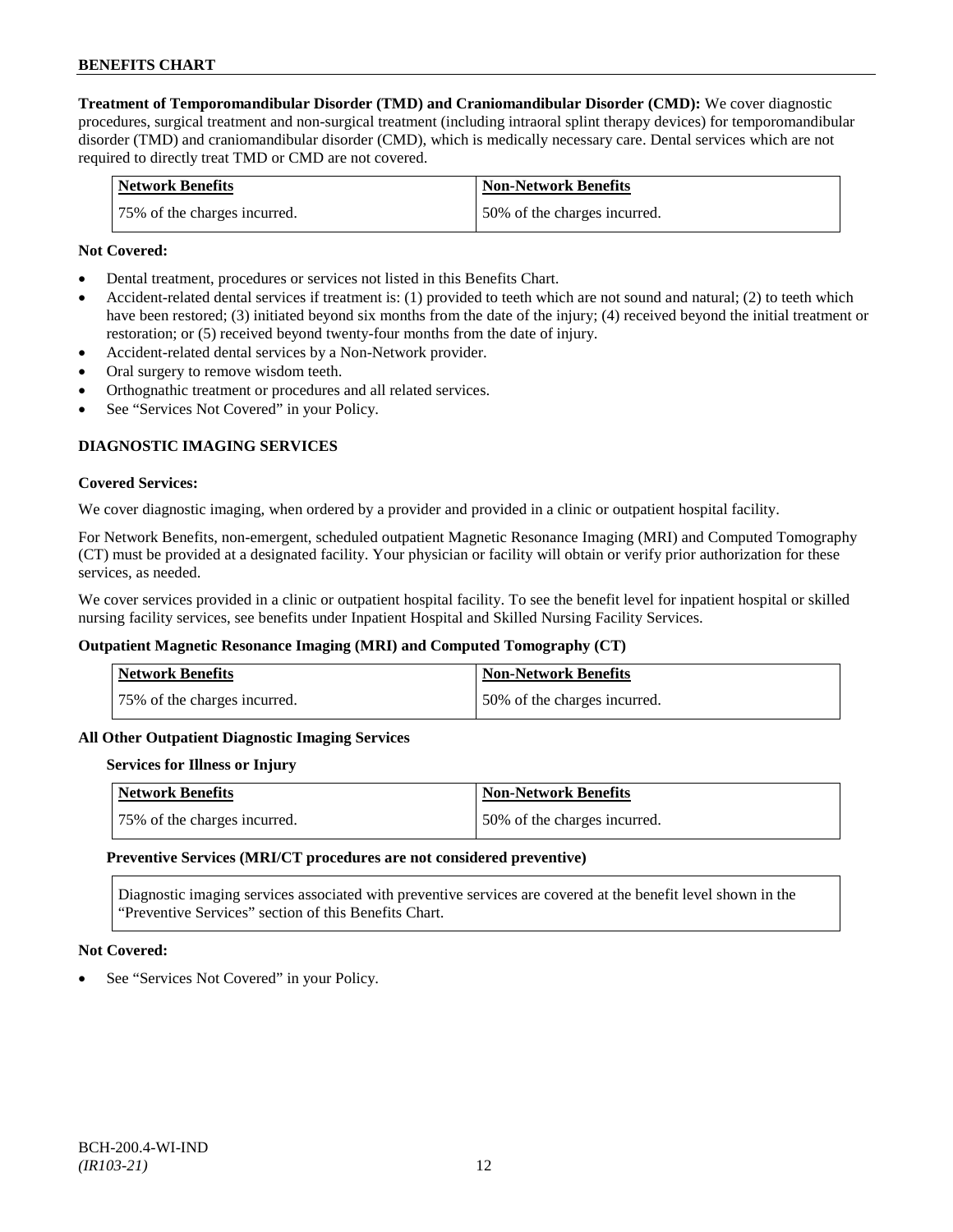# **DURABLE MEDICAL EQUIPMENT, PROSTHETICS, ORTHOTICS AND SUPPLIES**

#### **Covered Services:**

We cover equipment and services, as described below.

We cover durable medical equipment and services, prosthetics, orthotics, and supplies, subject to the limitations below, including certain disposable supplies, enteral feedings and the following diabetic supplies and equipment: glucose monitors, insulin pumps limited to the purchase of one pump per year, syringes, blood and urine test strips and other diabetic supplies as deemed medically appropriate and necessary, for Insureds with gestational, Type I or Type II diabetes.

We cover external hearing aids, cochlear implants, and related treatment prescribed by a physician or by a licensed audiologist for Insureds under 18 years of age who have hearing loss.

We also cover basic hearing aids for Insureds age 18 or older for the correction of a hearing impairment.

Osseointegrated or bone-anchored hearing aids are only covered for Insureds who have hearing loss that is not correctable by any other procedure.

Hearing aids are limited to one basic, standard hearing aid for each ear every three years.

A basic hearing aid is defined as a hearing device that consists of a microphone, amplifier, volume control, battery and receiver. It does not include upgrades above and beyond the functionality of a basic hearing aid, including, but not limited to, hearing improvements for group settings, background noise, Bluetooth/remote control functionality, or extended warranties. Charges for upgrades above the cost of a basic, standard hearing aid are not covered.

| <b>Network Benefits</b>      | <b>Non-Network Benefits</b>  |
|------------------------------|------------------------------|
| 75% of the charges incurred. | 50% of the charges incurred. |

#### **Special Dietary Treatment for Phenylketonuria (PKU) if it meets our medical coverage criteria**

| <b>Network Benefits</b>      | <b>Non-Network Benefits</b>  |
|------------------------------|------------------------------|
| 75% of the charges incurred. | 50% of the charges incurred. |

#### **Oral Amino Acid Based Elemental Formula if it meets our medical coverage criteria**

| <b>Network Benefits</b>      | <b>Non-Network Benefits</b>  |
|------------------------------|------------------------------|
| 75% of the charges incurred. | 50% of the charges incurred. |

### **Limitations:**

Coverage of durable medical equipment is limited by the following.

- No more than a 90-day supply of diabetic supplies are covered and dispensed at a time.
- Payment will not exceed the cost of an alternate piece of equipment or service that is effective and medically necessary.
- For prosthetic benefits, other than oral appliances for cleft lip and cleft palate, payment will not exceed the cost of an alternate piece of equipment or service that is effective, medically necessary and enables Insureds to conduct standard activities of daily living.
- We reserve the right to determine if an item will be approved for rental vs. purchase.
- We require that certain diabetic supplies and equipment be purchased at a pharmacy.
- Diabetic supplies and equipment are limited to certain models and brands.
- Durable medical equipment and supplies must be obtained from or repaired by approved vendors.
- Covered services and supplies are based on established medical policies which are subject to periodic review and modification by the medical or dental directors. Our medical policy for diabetic supplies includes information on our required models and brands. These medical policies (medical coverage criteria) are available by calling Member Services, or logging on to your "*my*HealthPartners" account a[t healthpartners.com.](http://www.healthpartners.com/)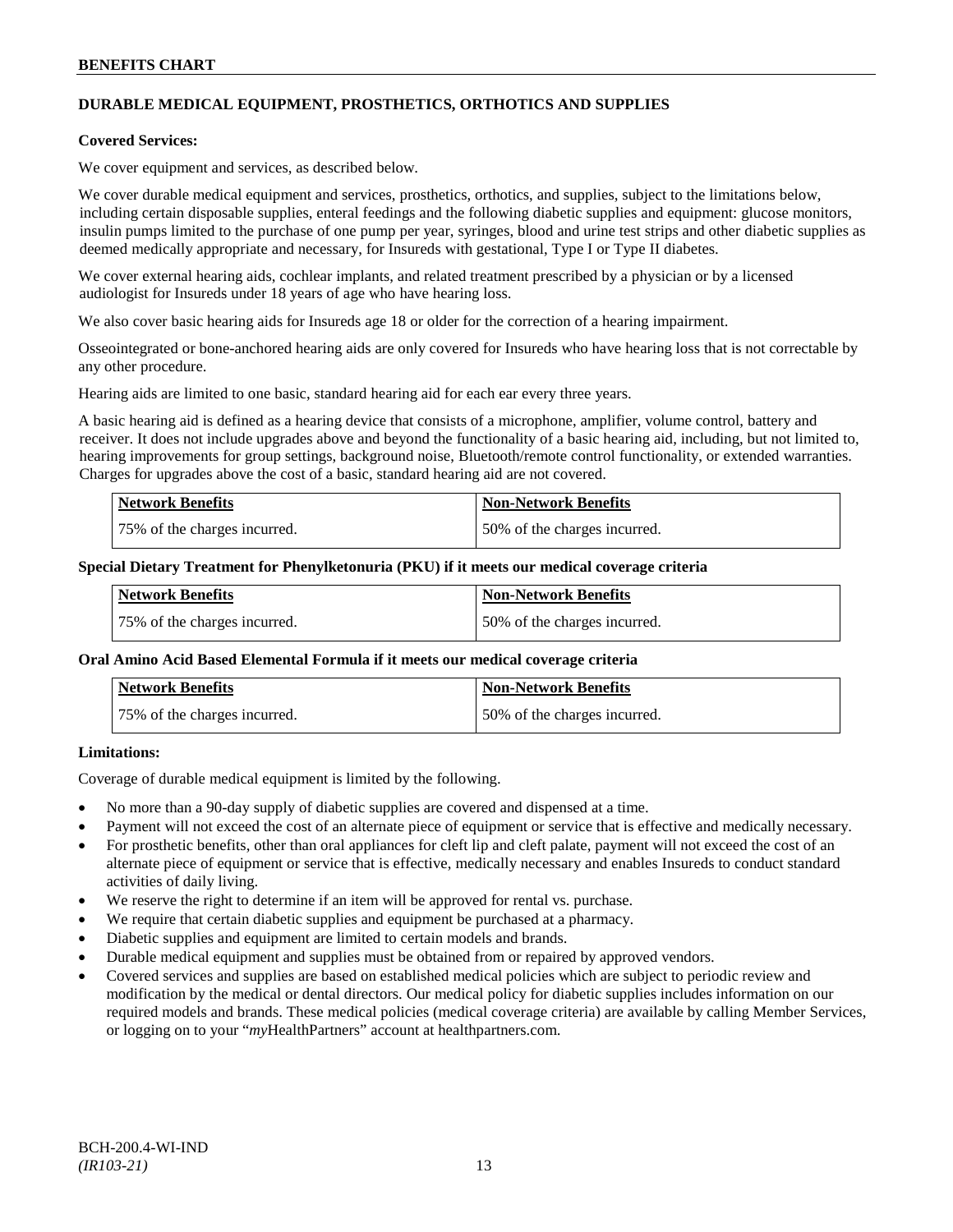# **Not Covered:**

Items which are not eligible for coverage include, but are not limited to:

- Replacement or repair of any covered items, if the items are (i) damaged or destroyed by misuse, abuse or carelessness, (ii) lost: or (iii) stolen.
- Duplicate or similar items.
- Labor and related charges for repair of any covered items which are more than the cost of replacement by an approved vendor.
- Sales tax, mailing, delivery charges, service call charges.
- Items which are primarily educational in nature or for hygiene, vocation, comfort, convenience or recreation.
- Communication aids or devices: equipment to create, replace or augment communication abilities including, but not limited to, speech processors, receivers, communication boards, or computer or electronic assisted communication.
- Implantable and osseointegrated or bone-anchored hearing aids and their fitting, except as specifically described in this Benefits Chart. This exclusion does not apply to cochlear implants.
- Eyeglasses, contact lenses and their fitting, measurement and adjustment, except as specifically described in this Benefits Chart.
- Hair prostheses (wigs).
- Household equipment which primarily has customary uses other than medical, such as, but not limited to, exercise cycles, air purifiers, central or unit air conditioners, water purifiers, non-allergenic pillows, mattresses or waterbeds.
- Household fixtures including, but not limited to, escalators or elevators, ramps, swimming pools and saunas.
- Modifications to the structure of the home including, but not limited to, wiring, plumbing or charges for installation of equipment.
- Vehicle, car or van modifications including, but not limited to, hand brakes, hydraulic lifts and car carrier.
- Rental equipment while owned equipment is being repaired by non-contracted vendors, beyond one month rental of medically necessary equipment.
- Other equipment and supplies, including, but not limited to assistive devices, that we determine are not eligible for coverage.
- See "Services Not Covered" in your Policy.

# **EMERGENCY AND URGENTLY NEEDED CARE SERVICES**

# **Covered Services:**

We cover services for emergency care and urgently needed care if the services are otherwise eligible for coverage under your Policy.

**Urgently Needed Care.** These are services to treat an unforeseen illness or injury that:

- are required in order to prevent a serious deterioration in your health, and
- cannot be delayed until the next available clinic or office hours.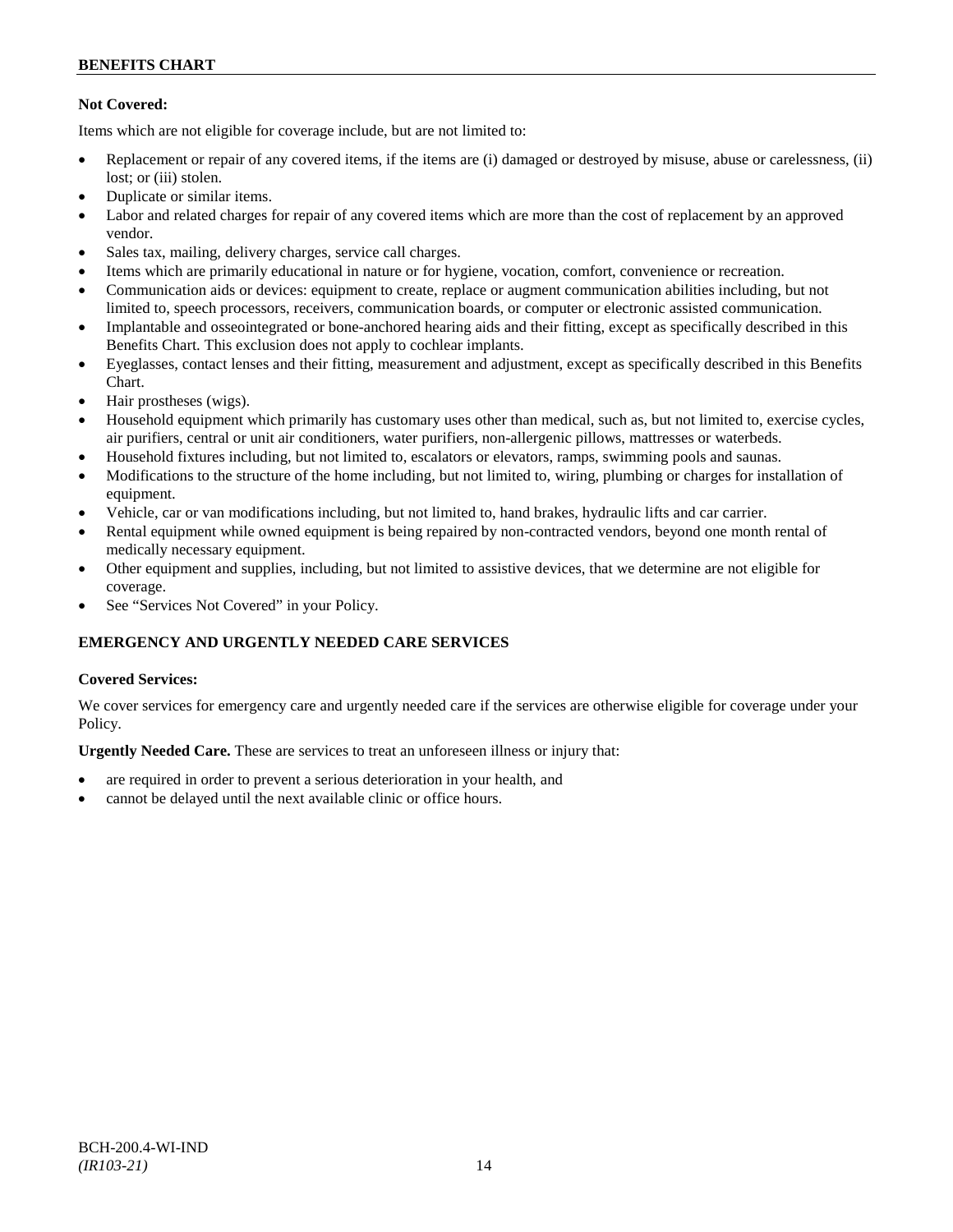| Network Benefits             | <b>Non-Network Benefits</b>  |
|------------------------------|------------------------------|
| 75% of the charges incurred. | 50% of the charges incurred. |

# **First Three Visits**

| If any of the first three visits are urgent care visits or<br>office visits, they are covered at 100%, subject to a<br>copayment of \$30 per visit, not subject to the<br>deductible.                                            |
|----------------------------------------------------------------------------------------------------------------------------------------------------------------------------------------------------------------------------------|
| If any of the first three visits are convenience clinic<br>visits, telephone visits or e-visits (other than virtuwell),<br>they are covered at 100%, subject to a copayment of<br>\$15 per visit, not subject to the deductible. |
| Then services will be covered at the deductible and<br>coinsurance and/or copayment indicated for urgent care<br>visits, office visits, convenience clinic visits, telephone<br>visits and e-visits (other than virtuwell).      |
| Physician services are included; however, charges for<br>office procedures, laboratory, radiology and other<br>ancillary services are not included and will be subject<br>to the deductible and coinsurance and/or copayment.    |

**Emergency Care.** These are services to treat:

- the sudden, unexpected onset of illness or injury which, if left untreated or unattended until the next available clinic or office hours, would result in hospitalization, or
- a condition requiring professional health services immediately necessary to preserve life or stabilize health.

When reviewing claims for coverage of emergency services, our medical director will take into consideration a reasonable layperson's belief that the circumstances required immediate medical care that could not wait until the next working day or next available clinic appointment.

# **Emergency Care in a Hospital Emergency Room, including Professional Services of a Physician**

| Network Benefits             | <b>Non-Network Benefits</b> |
|------------------------------|-----------------------------|
| 75% of the charges incurred. | See Network Benefits.       |

# **Inpatient Emergency Care in a Hospital**

| <b>Network Benefits</b>      | <b>Non-Network Benefits</b> |
|------------------------------|-----------------------------|
| 75% of the charges incurred. | See Network Benefits.       |

# **Not Covered:**

• See "Services Not Covered" in your Policy.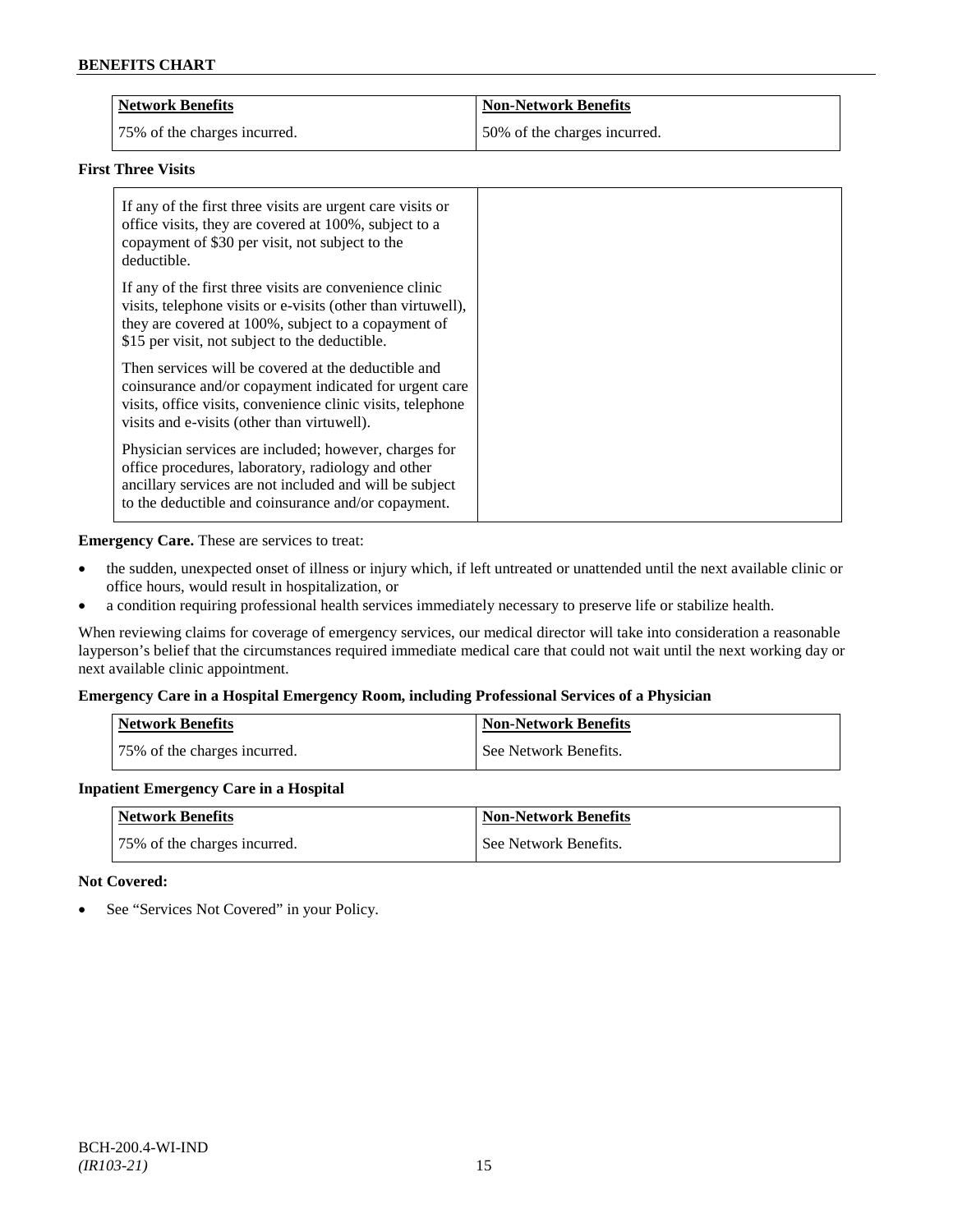# **GENE THERAPY**

# **Covered Services:**

We cover gene therapy treatment that meets our current medical coverage criteria.

| <b>Network Benefits</b>                                                                                                                                                                          | <b>Non-Network Benefits</b> |
|--------------------------------------------------------------------------------------------------------------------------------------------------------------------------------------------------|-----------------------------|
| Coverage level is same as corresponding Network<br>Benefit, depending on type of service provided, such as<br>Office Visits for Illness or Injury, Inpatient or<br>Outpatient Hospital Services. | No coverage.                |

### **Limitations:**

- Gene therapy must be provided by a designated provider.
- Specific types of gene therapy are limited to therapies and conditions specified in our medical coverage criteria.

# **Not Covered:**

• See "Services Not Covered" in your Policy.

# **HEALTH EDUCATION**

# **Covered Services:**

We cover education for preventive services and education for the management of chronic health problems (such as diabetes).

| <b>Network Benefits</b>                                     | <b>Non-Network Benefits</b>  |
|-------------------------------------------------------------|------------------------------|
| 100% of the charges incurred.<br>Deductible does not apply. | 50% of the charges incurred. |

# **Not Covered:**

See "Services Not Covered" in your Policy.

# **HOME-BASED HEALTH ASSESSMENT PROGRAM**

# **Covered Services:**

If you meet our criteria for coverage, you may qualify for our home-based comprehensive health risk assessment program. The program covers a health assessment with a designated nurse practitioner.

| <b>Network Benefits</b>                                     | <b>Non-Network Benefits</b> |
|-------------------------------------------------------------|-----------------------------|
| 100% of the charges incurred.<br>Deductible does not apply. | No coverage.                |

# **Not Covered:**

See "Services Not Covered" in your Policy.

# **HOME HEALTH SERVICES**

### **Covered Services:**

We cover skilled nursing services, physical therapy, occupational therapy, speech therapy, respiratory therapy and other therapeutic services, non-routine prenatal and routine postnatal well child visits (as described in our medical coverage criteria), phototherapy services for newborns, home health aide services and other eligible home health services when provided in your home, if you are homebound (i.e., unable to leave home without considerable effort due to a medical condition). Lack of transportation does not constitute homebound status. For phototherapy services for newborns and high risk prenatal services, supplies and equipment are included.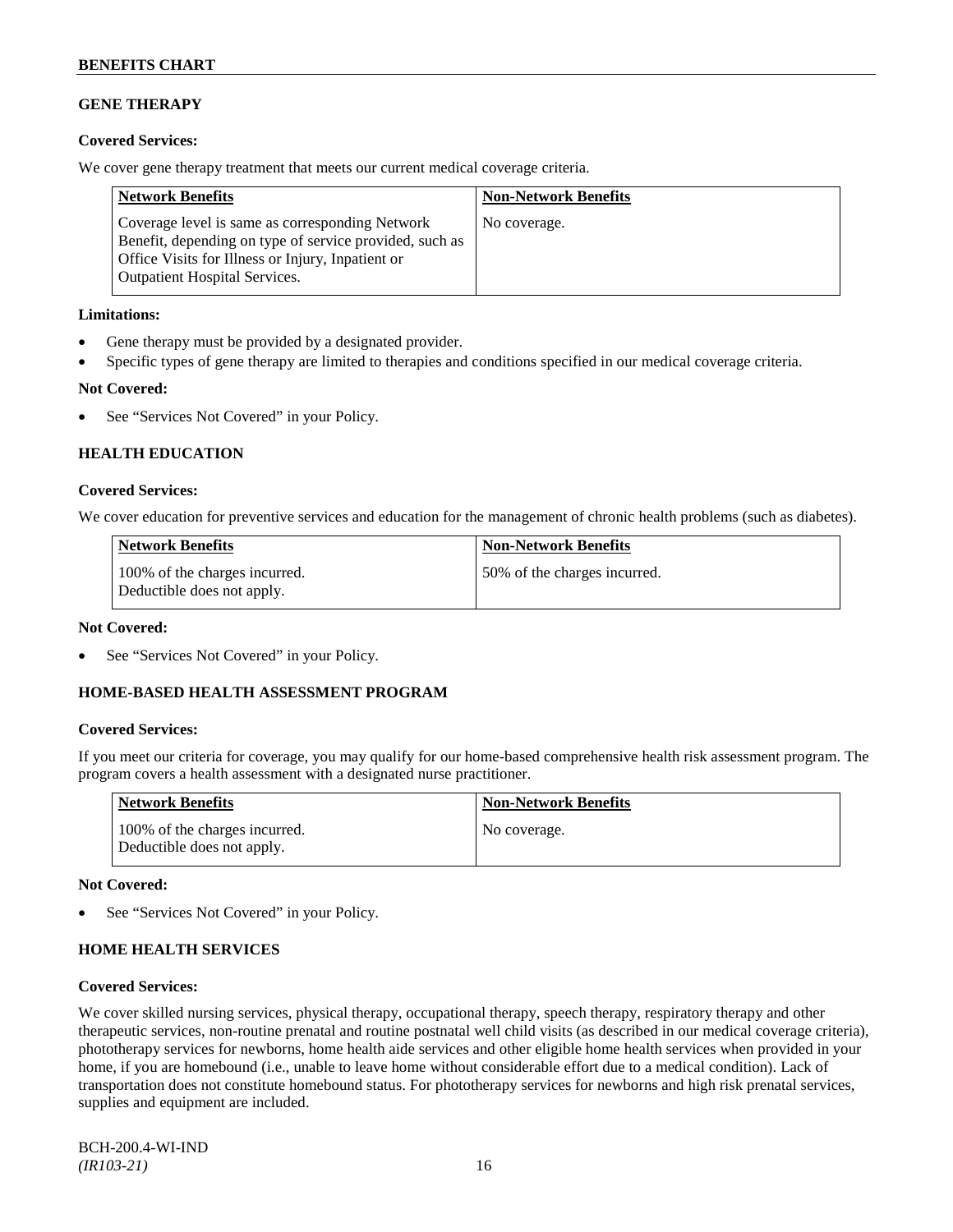We cover total parenteral nutrition/intravenous ("TPN/IV") therapy, equipment, supplies and drugs in connection with IV therapy. IV line care kits are covered under Durable Medical Equipment.

We cover palliative care benefits. Palliative care includes symptom management, education and establishing goals of care. We waive the requirement that you be homebound for a limited number of home visits for palliative care (as shown in this Benefits Chart), if you have a life-threatening, non-curable condition which has a prognosis of survival of two years or less. Additional palliative care visits are eligible under the home health services benefit if you are homebound and meet all other requirements defined in this section.

You do not need to be homebound to receive total parenteral nutrition/intravenous ("TPN/IV") therapy.

Home health services are eligible and covered only when:

- medically necessary; and
- provided as rehabilitative care, terminal care or maternity care; and
- ordered by a physician, and included in the written home care plan.

### **Physical therapy, occupational therapy, speech therapy, respiratory therapy, home health aide services and palliative Care**

| <b>Network Benefits</b>      | <b>Non-Network Benefits</b> |
|------------------------------|-----------------------------|
| 75% of the charges incurred. | No coverage.                |

# **TPN/IV Therapy, Skilled Nursing Services, Non-Routine Prenatal/Postnatal Services and Phototherapy**

| <b>Network Benefits</b>      | <b>Non-Network Benefits</b> |
|------------------------------|-----------------------------|
| 75% of the charges incurred. | No coverage.                |

Each 24-hour visit (or shifts up to 24-hour visits) equals one visit and counts toward the Maximum visits for all other services shown below. Any visit that lasts less than 24 hours regardless of the length of the visit, will count as one visit toward the Maximum visits for all other services shown below. All visits must be medically necessary and benefit eligible.

#### **Routine Prenatal/Postnatal Services and Child Health Supervision Services**

| <b>Network Benefits</b>                                     | <b>Non-Network Benefits</b>  |
|-------------------------------------------------------------|------------------------------|
| 100% of the charges incurred.<br>Deductible does not apply. | 50% of the charges incurred. |

#### **Maximum Visits for Palliative Care:**

| <b>Network Benefits</b>                                                                                                                        | <b>Non-Network Benefits</b> |
|------------------------------------------------------------------------------------------------------------------------------------------------|-----------------------------|
| If you are eligible to receive palliative care in the home<br>and you are not homebound, there is a maximum of 12<br>visits per calendar year. | No coverage.                |

# **Maximum Visits for All Services Other Than Palliative Care:**

| <b>Network Benefits</b>      | <b>Non-Network Benefits</b> |
|------------------------------|-----------------------------|
| 60 visits per calendar year. | No coverage.                |

The routine postnatal well child visits do not count toward the visit limit.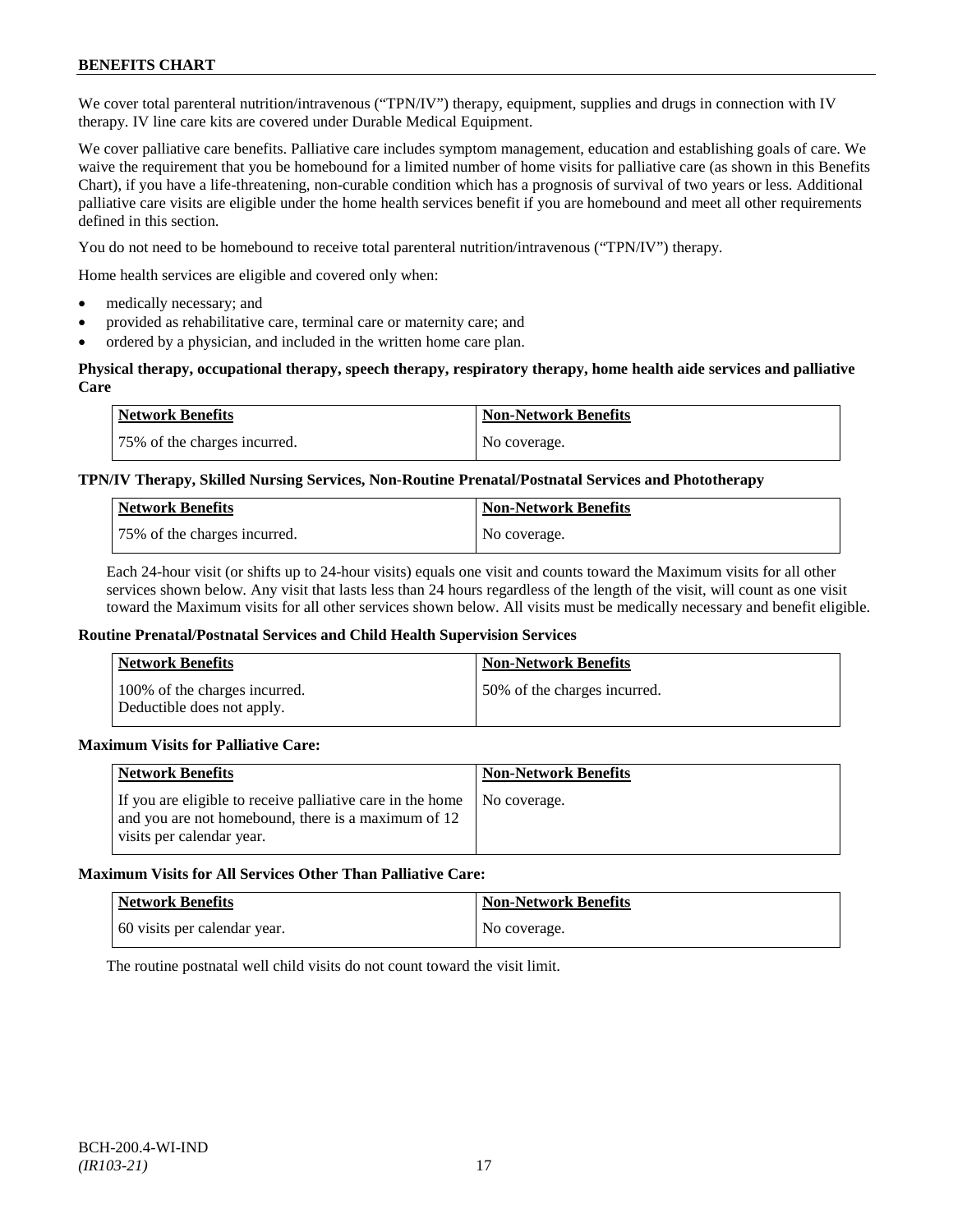# **Limitations:**

- Home health services are not provided as a substitute for a primary caregiver in the home or as relief (respite) for a primary caregiver in the home. We will not reimburse family members or residents in your home for the above services.
- A service shall not be considered a skilled nursing service merely because it is performed by, or under the direct supervision of, a licensed nurse. Where a service (such as tracheotomy suctioning or ventilator monitoring) or like services, can be safely and effectively performed by a non-medical person (or self-administered), without the direct supervision of, a licensed nurse, the service shall not be regarded as a skilled nursing service, whether or not a skilled nurse actually provides the service. The unavailability of a competent person to provide a non-skilled service shall not make it a skilled service when a skilled nurse provides it. Only the skilled nursing component of so-called "blended" services (i.e. services which include skilled and non-skilled components) are covered under this Benefits Chart.

# **Not Covered:**

- Home Health Services by a Non-Network provider.
- Financial or legal counseling services.
- Housekeeping or meal services in your home.
- Private duty nursing services.
- Services provided by a family member or enrollee, or a resident in the enrollee's home.
- Vocational rehabilitation and recreational or educational therapy. Recreation therapy is therapy provided solely for the purpose of recreation, including, but not limited to: (a) requests for physical therapy or occupational therapy to improve athletic ability, and (b) braces or guards to prevent sports injuries.
- See "Services Not Covered" in your Policy.

# **HOME HOSPICE SERVICES**

# **Applicable Definitions:**

**Part-time.** This is up to two hours of service per day, more than two hours is considered continuous care.

**Continuous Care.** This is from two to twelve hours of service per day provided by a registered nurse, licensed practical nurse, or home health aide, during a period of crisis in order to maintain a terminally ill patient at home.

**Appropriate Facility.** This is a nursing home, hospice residence, or other inpatient facility.

**Custodial Care Related to Hospice Services.** This means providing assistance in the activities of daily living and the care needed by a terminally ill patient which can be provided by primary caregiver (i.e., family member or friend) who is responsible for the patient's home care.

# **Covered Services:**

**Home Hospice Program:** We cover the services described below if you are terminally ill and accepted as a home hospice program participant. You must meet the eligibility requirements of the program, and elect to receive services through the home hospice program. The services will be provided in your home, with inpatient care available when medically necessary as described below. If you elect to receive hospice services, you do so in lieu of curative treatment for your terminal illness for the period you are enrolled in the home hospice program.

**Eligibility:** In order to be eligible to be enrolled in the home hospice program, you must: (1) be a terminally ill patient (prognosis of six months or less); (2) have chosen a palliative treatment focus (i.e., emphasizing comfort and supportive services rather than treatment attempting to cure the disease or condition); and (3) continue to meet the terminally ill prognosis as reviewed by our medical director or his or her designee over the course of care. You may withdraw from the home hospice program at any time.

**Eligible Services:** Hospice services include the following services provided in accordance with an approved hospice treatment plan:

- Home Health Services:
	- o Part-time care provided in your home by an interdisciplinary hospice team (which may include a physician, nurse, social worker, and spiritual counselor) and medically necessary home health services are covered.
	- o One or more periods of continuous care in your home or in a setting which provides day care for pain or symptom management, when medically necessary, will be covered.
- Inpatient Services: We cover medically necessary inpatient services.

BCH-200.4-WI-IND *(IR103-21)* 18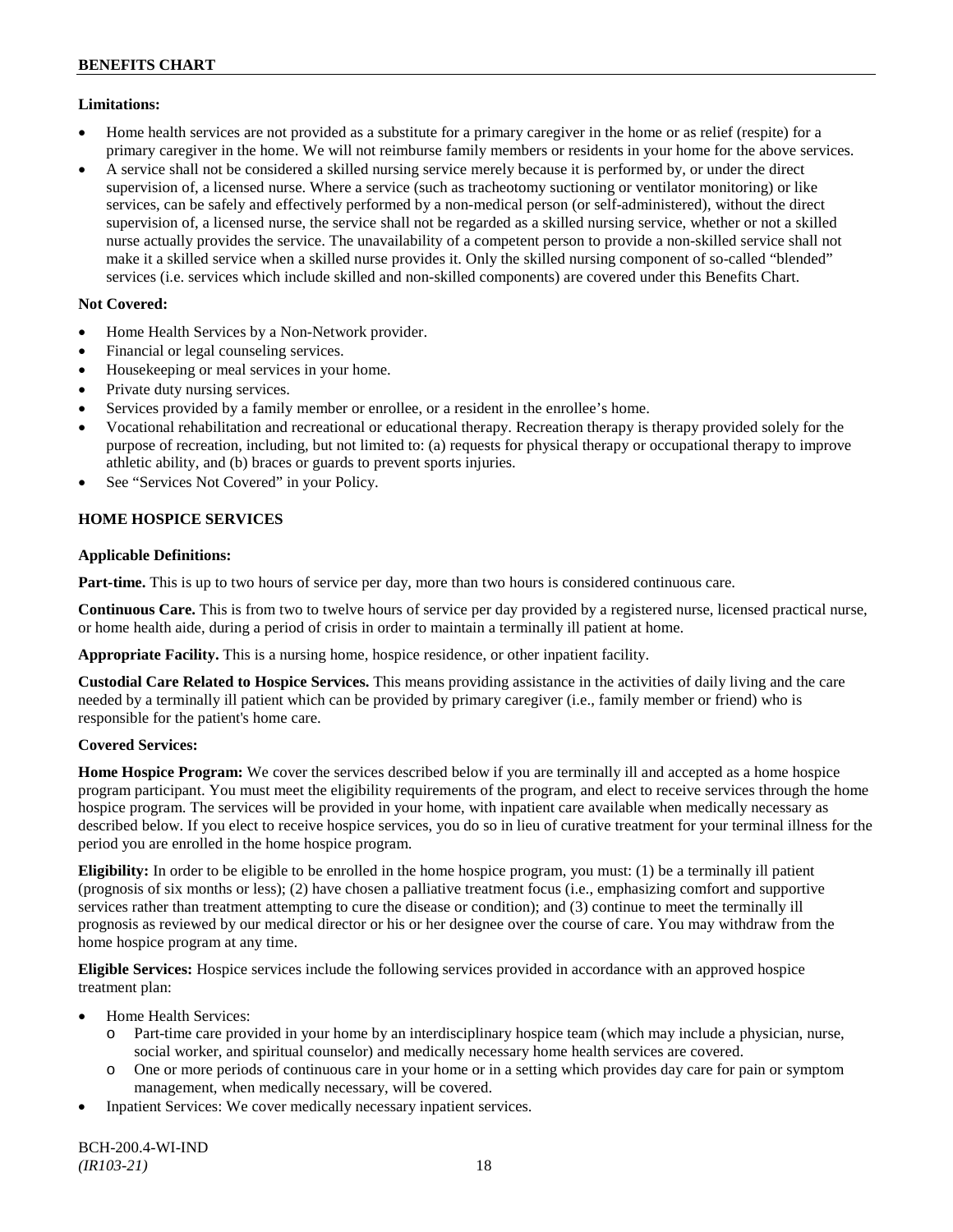- Other Services:
	- o Respite care is covered for care in your home or in an appropriate facility, to give your primary caregivers (i.e., family members or friends) rest and/or relief when necessary in order to maintain a terminally ill patient at home*.*
	- o Medically necessary medications for pain and symptom management.
	- o Semi-electric hospital beds and other durable medical equipment are covered.
	- o Emergency and non-emergency care is covered.

| <b>Network Benefits</b>      | <b>Non-Network Benefits</b> |
|------------------------------|-----------------------------|
| 75% of the charges incurred. | No coverage.                |

Respite care is limited to 5 days per episode, and respite care and continuous care combined are limited to 30 days.

# **Not Covered:**

- Home Hospice Services by a Non-Network provider.
- Financial or legal counseling services.
- Housekeeping or meal services in your home.
- Custodial or maintenance care related to hospice services, whether provided in the home or in a nursing home.
- Any service not specifically described as covered services under this home hospice services benefits.
- Any services provided by members of your family or residents in your home.
- See "Services Not Covered" in your Policy.

# **HOSPITAL AND SKILLED NURSING FACILITY SERVICES**

# **Covered Services:**

We cover services as described below.

# **Medical or Surgical Hospital Services**

**Inpatient Hospital Services:** We cover the following medical or surgical services, for the treatment of acute illness or injury, which require the level of care only provided in an acute care facility. These services must be authorized by a physician.

Inpatient hospital services include: room and board; the use of operating or maternity delivery rooms; intensive care facilities; newborn nursery facilities; general nursing care, anesthesia, laboratory and diagnostic imaging services, radiation therapy, physical therapy, prescription drugs or other medications administered during treatment, blood and blood products (unless replaced), and blood derivatives, and other diagnostic or treatment related hospital services; physician and other professional medical and surgical services provided while in the hospital, including gender reassignment surgery that meets medical coverage criteria.

We cover, following a vaginal delivery, a minimum of 48 hours of inpatient care for the mother and newborn child. We cover, following a caesarean section delivery, a minimum of 96 hours of inpatient care for the mother and newborn child.

Health insurance issuers generally may not, under Federal law, restrict benefits for any hospital length of stay in connection with childbirth for the mother of newborn child to less than 48 hours following a vaginal delivery, or less than 96 hours following a caesarean section. However, Federal law generally does not prohibit the mother's or newborn's attending provider, after consulting with the mother, from discharging the mother or her newborn earlier than 48 hours (or 96 hours as applicable). In any case plans and issuers may not, under Federal law, require that a provider obtain authorization from the plan or the insurance issuer for prescribing a length of stay not in excess of 48 hours (or 96 hours).

| Network Benefits             | <b>Non-Network Benefits</b>  |
|------------------------------|------------------------------|
| 75% of the charges incurred. | 50% of the charges incurred. |

Each Insured's admission or confinement, including that of a newborn child, is separate and distinct from the admission or confinement of any other Insured.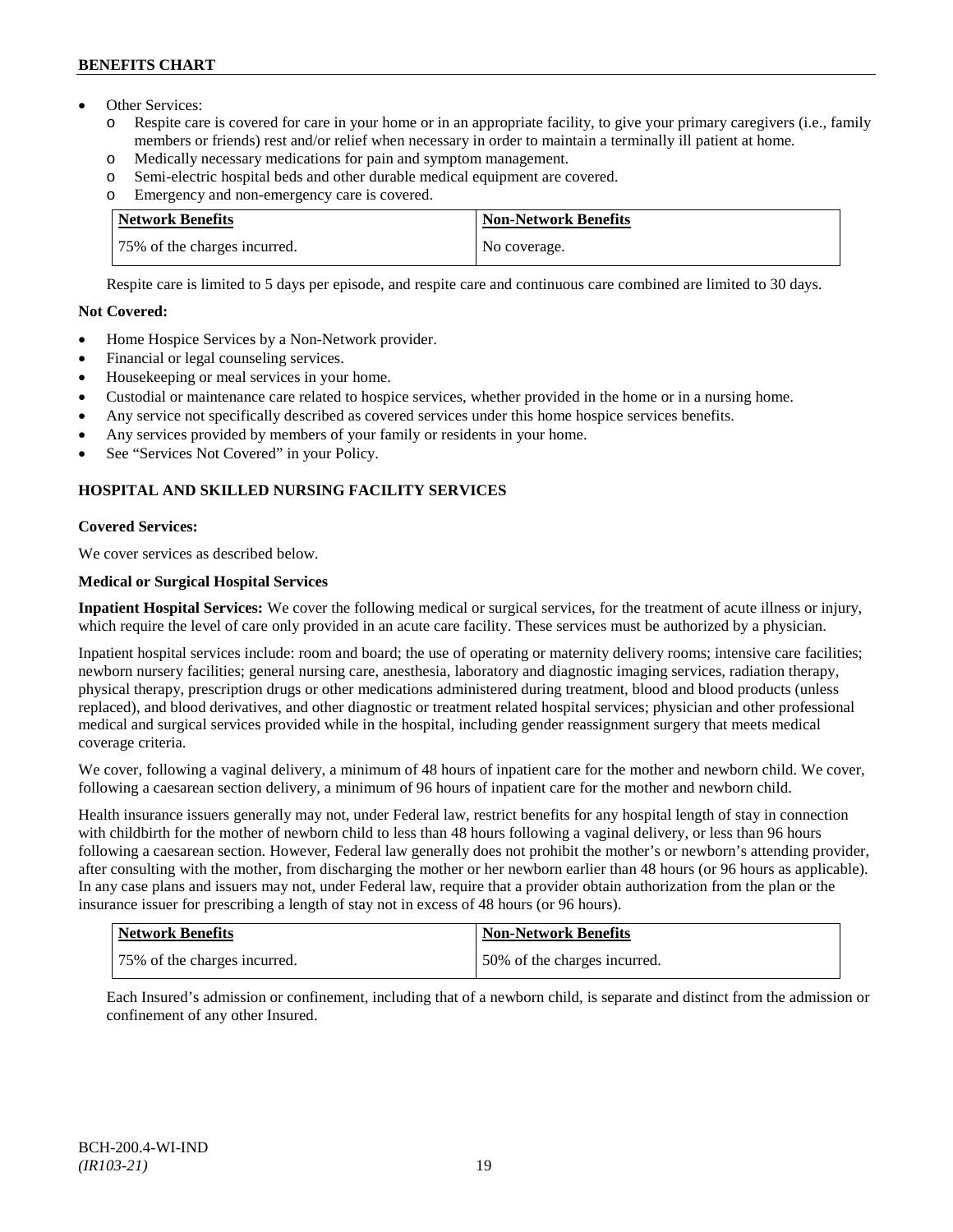**Outpatient Hospital, Ambulatory Care or Surgical Facility Services:** We cover the following medical and surgical services, for diagnosis or treatment of illness or injury on an outpatient basis. These services must be authorized by a physician.

Outpatient services include: use of operating rooms, maternity delivery rooms or other outpatient departments, rooms or facilities; and the following outpatient services: general nursing care, anesthesia, laboratory and diagnostic imaging services, radiation therapy, physical therapy, drugs administered during treatment, blood and blood products (unless replaced), and blood derivatives, and other diagnostic or treatment related outpatient services; physician and other professional medical and surgical services provided while an outpatient, including colonoscopies (starting at age 50, or under age 50 for people at high risk of colorectal cancer), and gender reassignment surgery that meets medical coverage criteria.

For Network Benefits, non-emergent, scheduled outpatient Magnetic Resonance Imaging (MRI) and Computed Tomography (CT) must be provided at a designated facility. Your physician or facility will obtain or verify prior authorization for these services, as needed.

To see the benefit level for diagnostic imaging services, laboratory services and physical therapy, see benefits under Diagnostic Imaging Services, Laboratory Services and Physical Therapy in this Benefits Chart.

| <b>Network Benefits</b>      | Non-Network Benefits         |
|------------------------------|------------------------------|
| 75% of the charges incurred. | 50% of the charges incurred. |

**Skilled Nursing Facility Care:** We cover room and board, daily skilled nursing and related ancillary services for post-acute treatment and rehabilitative care of illness or injury that meets medical coverage criteria.

| <b>Network Benefits</b>                      | <b>Non-Network Benefits</b>                  |
|----------------------------------------------|----------------------------------------------|
| 75% of the charges incurred.                 | 50% of the charges incurred.                 |
| Limited to a 30 day maximum per confinement. | Limited to a 30 day maximum per confinement. |

Each day of services provided under the Network Benefits and Non-Network Benefits, combined, applies toward the maximum shown above.

# **Not Covered:**

- Services for items for personal convenience, such as television rental, are not covered.
- See "Services Not Covered" in your Policy.

# **INFERTILITY SERVICES**

# **Covered Services:**

We cover the diagnosis of infertility. These services include diagnostic procedures and tests provided in connection with an infertility evaluation, office visits and consultations to diagnose infertility.

| Network Benefits             | <b>Non-Network Benefits</b>  |
|------------------------------|------------------------------|
| 75% of the charges incurred. | 50% of the charges incurred. |

Coverage is limited to office visits and consultations to diagnose infertility. Treatment is not covered.

# **Not Covered:**

- Treatment of infertility, including, but not limited to, office visits, laboratory, diagnostic imaging services, and drugs for the treatment of infertility; assisted reproduction, including, but not limited to gamete intrafallopian tube transfer (GIFT), zygote intrafallopian tube transfer (ZIFT), intracytoplasmic sperm injection (ICSI), and/or in-vitro fertilization (IVF), and all charges associated with such procedures; reversal of sterilization; artificial insemination; and sperm, ova or embryo acquisition, retrieval or storage; however, we do cover office visits and consultations to diagnose infertility.
- Services related to the establishment of surrogate pregnancy and fees for a surrogate.
- See "Services Not Covered" in your Policy.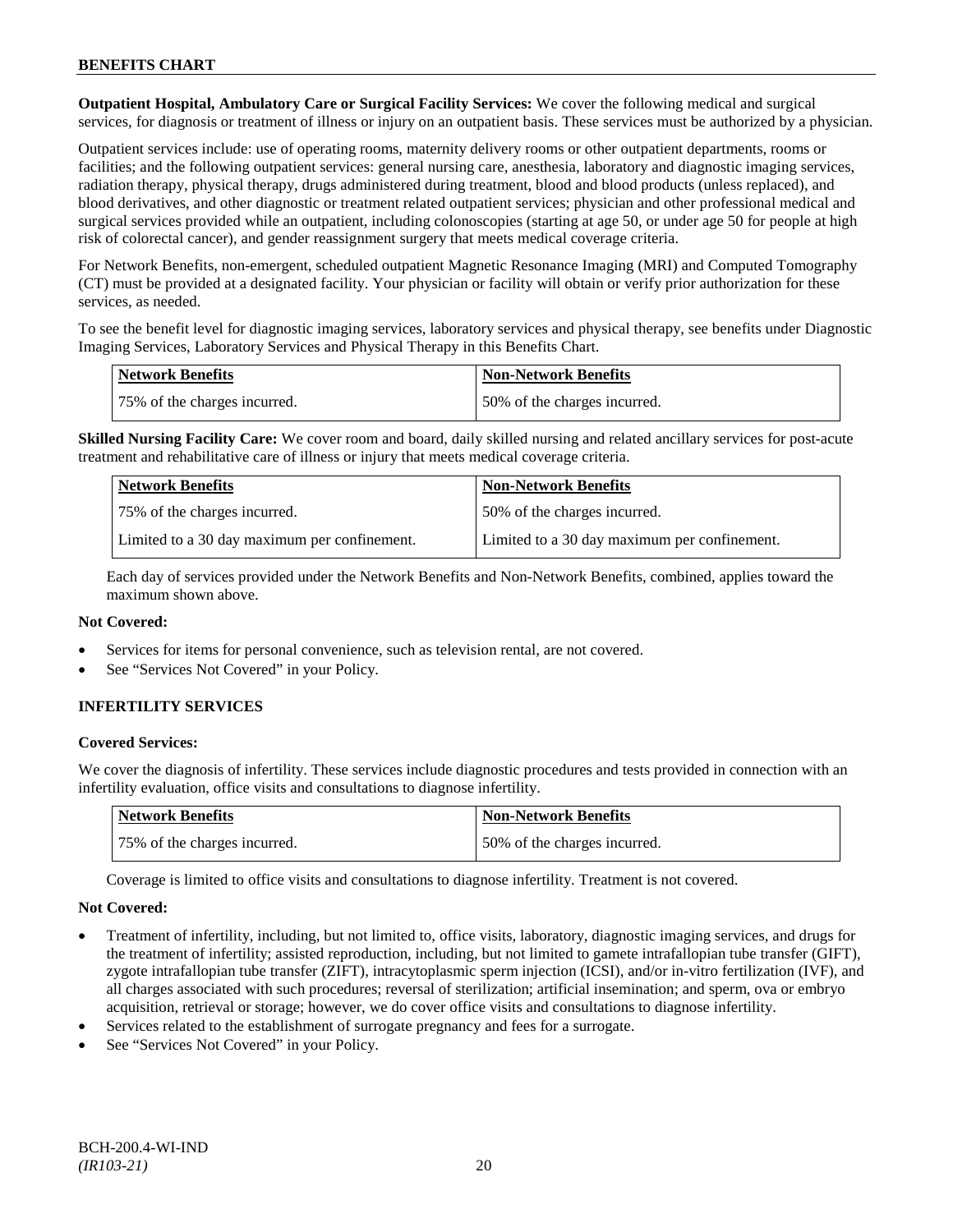# **LABORATORY SERVICES**

### **Covered Services:**

We cover laboratory tests when ordered by a provider and provided in a clinic or outpatient hospital facility. This includes blood tests to detect lead exposure in children between the ages of 6 months and 72 months.

To see the benefit level for inpatient hospital or skilled nursing facility services, see benefits under Inpatient Hospital and Skilled Nursing Facility Services in this Benefits Chart.

**Prostate-Specific Antigen (PSA) Test Coverage.** We cover prostate cancer screening for men 40 years of age or over who are symptomatic or in a high-risk category and for all men 50 years of age or older. Coverage includes prostate-specific antigen blood test and digital rectal examination.

| <b>Network Benefits</b>      | Non-Network Benefits         |
|------------------------------|------------------------------|
| 75% of the charges incurred. | 50% of the charges incurred. |

#### **All other laboratory services**

#### **Services for Illness or Injury**

| <b>Network Benefits</b>      | <b>Non-Network Benefits</b>  |
|------------------------------|------------------------------|
| 75% of the charges incurred. | 50% of the charges incurred. |

### **Preventive Services**

Laboratory services associated with preventive services are covered at the benefit level shown in the "Preventive Services" section of this Benefits Chart.

#### **Not Covered:**

See "Services Not Covered" in your Policy.

# **MASTECTOMY RECONSTRUCTION BENEFIT**

#### **Covered Services:**

We cover reconstruction of the breast on which the mastectomy has been performed; surgery and reconstruction of the other breast to produce symmetrical appearance, and prostheses and physical complications of all stages of mastectomy, including lymphedemas.

| Coverage level is same as corresponding Non-Network<br>Coverage level is same as corresponding Network<br>Benefits, depending on type of service provided, such<br>Benefits, depending on type of service provided, such<br>as Office Visits for Illness or Injury, Inpatient or<br>as Office Visits for Illness or Injury, Inpatient or<br><b>Outpatient Hospital Services.</b><br><b>Outpatient Hospital Services.</b> |  |
|--------------------------------------------------------------------------------------------------------------------------------------------------------------------------------------------------------------------------------------------------------------------------------------------------------------------------------------------------------------------------------------------------------------------------|--|

#### **Not Covered:**

See "Services Not Covered" in your Policy.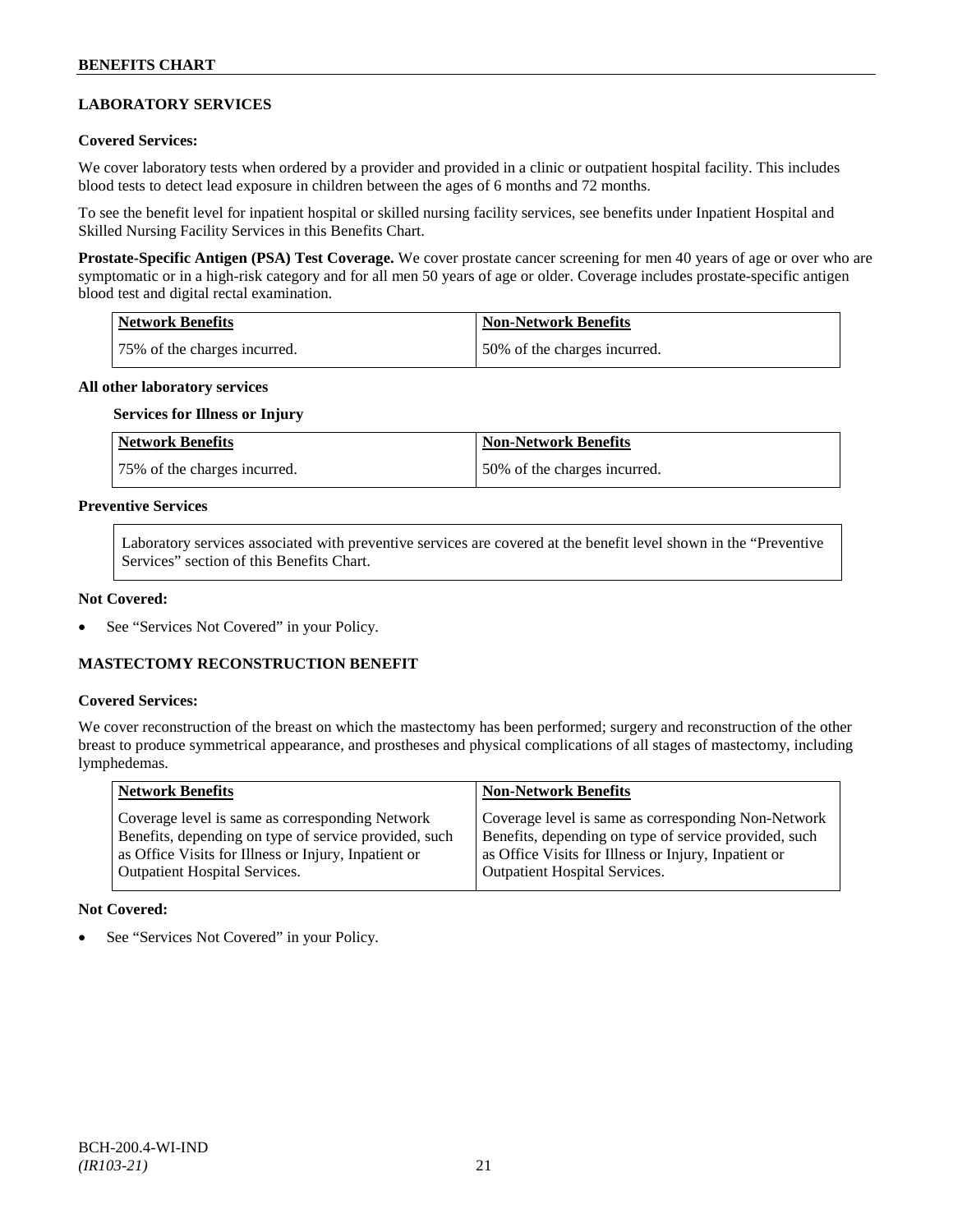# **MEDICATION THERAPY DISEASE MANAGEMENT PROGRAM**

### **Covered Services:**

If you meet our criteria for coverage, you may qualify for our Medication Therapy Disease Management Program.

The program covers consultations with a designated Network pharmacist.

Covered services are based on established medical policies, which are subject to periodic review and modification by the medical directors. These medical policies (medical coverage criteria) are available by calling Member Services, or logging on to your "*my*HealthPartners" account at [healthpartners.com.](http://www.healthpartners.com/)

| <b>Network Benefits</b>                                     | <b>Non-Network Benefits</b> |
|-------------------------------------------------------------|-----------------------------|
| 100% of the charges incurred.<br>Deductible does not apply. | No coverage.                |

### **Not Covered:**

See "Services Not Covered" in your Policy.

# **OFFICE VISITS FOR ILLNESS OR INJURY**

### **Covered Services:**

We cover the following when medically necessary: professional medical and surgical services and related supplies, including biofeedback, of physicians and other health care providers; blood and blood products (unless replaced) and blood derivatives.

We cover diagnosis and treatment of illness or injury to the eyes. Where contact or eye glass lenses are prescribed as medically necessary for the post-operative treatment of cataracts or for the treatment of aphakia, or keratoconus, we cover the initial evaluation, lenses and fitting. Insureds must pay for lens replacement beyond the initial pair.

### **Office visits**

| Network Benefits             | <b>Non-Network Benefits</b>  |
|------------------------------|------------------------------|
| 75% of the charges incurred. | 50% of the charges incurred. |

#### **Convenience Clinics**

| <b>Network Benefits</b>      | <b>Non-Network Benefits</b>  |
|------------------------------|------------------------------|
| 75% of the charges incurred. | 50% of the charges incurred. |

#### **Scheduled Telephone Visits**

| <b>Network Benefits</b>      | <b>Non-Network Benefits</b>  |
|------------------------------|------------------------------|
| 75% of the charges incurred. | 50% of the charges incurred. |

#### **E-visits**

#### **Access to Online Care through virtuwell a[t virtuwell.com](http://www.virtuwell.com/)**

| Network Benefits                                            | Non-Network Benefits |
|-------------------------------------------------------------|----------------------|
| 100% of the charges incurred.<br>Deductible does not apply. | No coverage.         |

# **All Other E-visits**

| Network Benefits             | Non-Network Benefits         |
|------------------------------|------------------------------|
| 75% of the charges incurred. | 50% of the charges incurred. |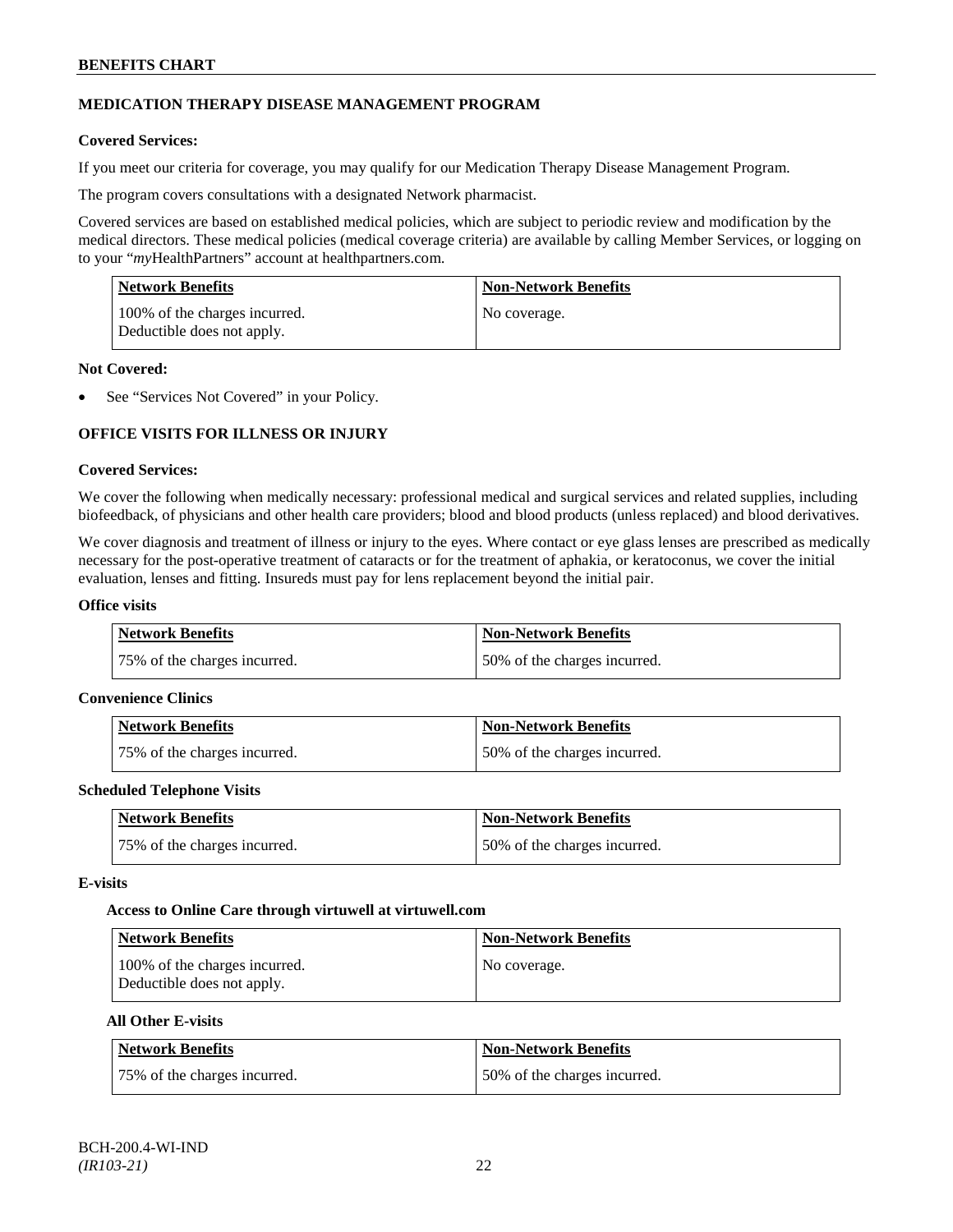# **First Three Visits**

If any of the first three visits are urgent care visits or office visits, they are covered at 100%, subject to a copayment of \$30 per visit, not subject to the deductible.

If any of the first three visits are convenience clinic visits, telephone visits or e-visits (other than virtuwell), they are covered at 100%, subject to a copayment of \$15 per visit, not subject to the deductible.

Then services will be covered at the deductible and coinsurance and/or copayment indicated for urgent care visits, office visits, convenience clinic visits, telephone visits and e-visits (other than virtuwell).

Physician services are included; however, charges for office procedures, laboratory, radiology and other ancillary services are not included and will be subject to the deductible and coinsurance and/or copayment.

### **Injections Administered in a Physician's Office, other than immunizations**

#### **Allergy Injections**

| Network Benefits             | Non-Network Benefits         |
|------------------------------|------------------------------|
| 75% of the charges incurred. | 50% of the charges incurred. |

#### **All Other Injections**

| Network Benefits             | <b>Non-Network Benefits</b>  |
|------------------------------|------------------------------|
| 75% of the charges incurred. | 50% of the charges incurred. |

#### **Not Covered:**

- Court ordered treatment, except as described in this Benefits Chart. Any resulting court ordered treatment for mental health services will be subject to the Policy's requirement for medical necessity.
- See "Services Not Covered" in your Policy.

# **PEDIATRIC EYEWEAR**

#### **Covered Services:**

We cover pediatric eyewear for children, subject to our medical coverage criteria. Coverage under this provision will continue until the end of the month in which the child turns age 19. We also cover low vision services. These medical policies (medical coverage criteria) are available by calling Member Services, or logging on to your "*my*HealthPartners" account at [healthpartners.com.](http://www.healthpartners.com/)

| <b>Network Benefits</b>      | <b>Non-Network Benefits</b> |
|------------------------------|-----------------------------|
| 75% of the charges incurred. | No coverage.                |

Limited to one pair of eyeglasses (lenses and frames), or one pair of contact lenses per calendar year.

### **Not Covered:**

- Replacement of eyeglasses or contact lenses due to loss or theft.
- Contact lenses for cosmetic purposes.
- See "Services Not Covered" in your Policy.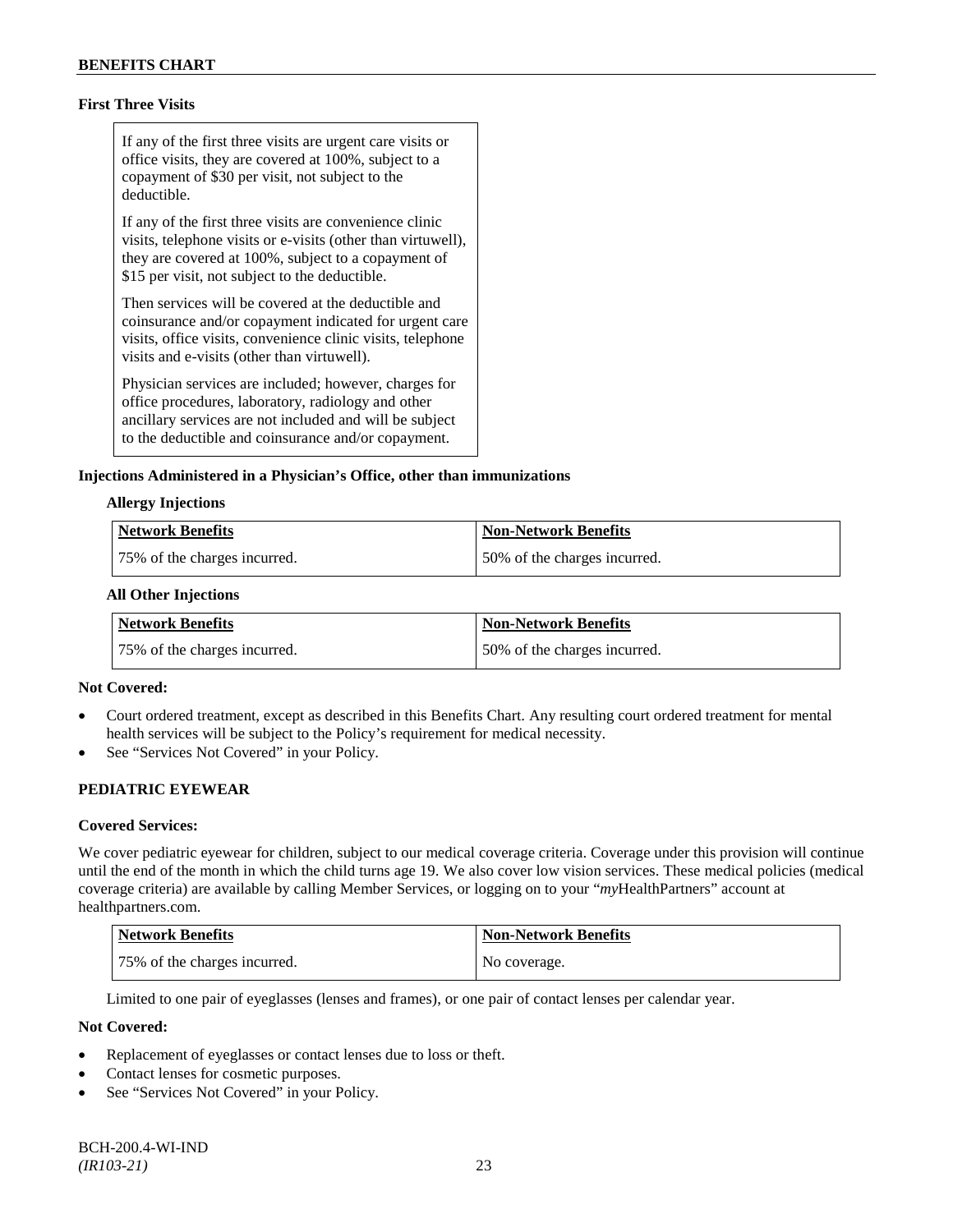# **PHYSICAL THERAPY, OCCUPATIONAL THERAPY, SPEECH THERAPY AND OTHER SPECIFIED THERAPIES**

### **Covered Services:**

We cover the following physical therapy, occupational therapy and speech therapy services:

- Medically necessary rehabilitative care to correct the effects of illness or injury.
- Habilitative services rendered for congenital, developmental or medical conditions which have significantly limited the successful initiation of normal speech and normal motor development.

Massage therapy which is performed in conjunction with other treatment/modalities by a physical or occupational therapist, is part of a prescribed treatment plan and is not billed separately is covered.

We cover services provided in a clinic. We also cover physical therapy provided in an outpatient hospital facility. To see the benefit level for inpatient hospital or skilled nursing facility services, see benefits under "Inpatient Hospital and Skilled Nursing Facility Services".

#### **Rehabilitative Care**

| <b>Network Benefits</b>                                                                       | <b>Non-Network Benefits</b>                                                                   |
|-----------------------------------------------------------------------------------------------|-----------------------------------------------------------------------------------------------|
| 75% of the charges incurred.                                                                  | 50% of the charges incurred.                                                                  |
| Physical, Occupational and Speech Therapy are limited<br>to 20 visits each per calendar year. | Physical, Occupational and Speech Therapy are<br>limited to 20 visits each per calendar year. |

In addition to the services provided above, we cover a minimum of:

20 visits per calendar year for pulmonary rehabilitation therapy,

36 visits per calendar year for cardiac rehabilitation therapy,

30 visits per calendar year for post-cochlear implant aural therapy,

20 visits per calendar year for cognitive rehabilitation therapy.

The maximum number of visits are combined for Network Benefits and Non-Network Benefits.

# **Habilitative Care**

| <b>Network Benefits</b>                                                                       | <b>Non-Network Benefits</b>                                                                   |
|-----------------------------------------------------------------------------------------------|-----------------------------------------------------------------------------------------------|
| 75% of the charges incurred.                                                                  | 150% of the charges incurred.                                                                 |
| Physical, Occupational and Speech Therapy are limited<br>to 20 visits each per calendar year. | Physical, Occupational and Speech Therapy are<br>limited to 20 visits each per calendar year. |

The maximum number of visits is combined for Network Benefits and Non-Network Benefits.

# **Not Covered:**

- Massage therapy for the purpose of comfort or convenience of the Insured.
- See "Services Not Covered" in your Policy.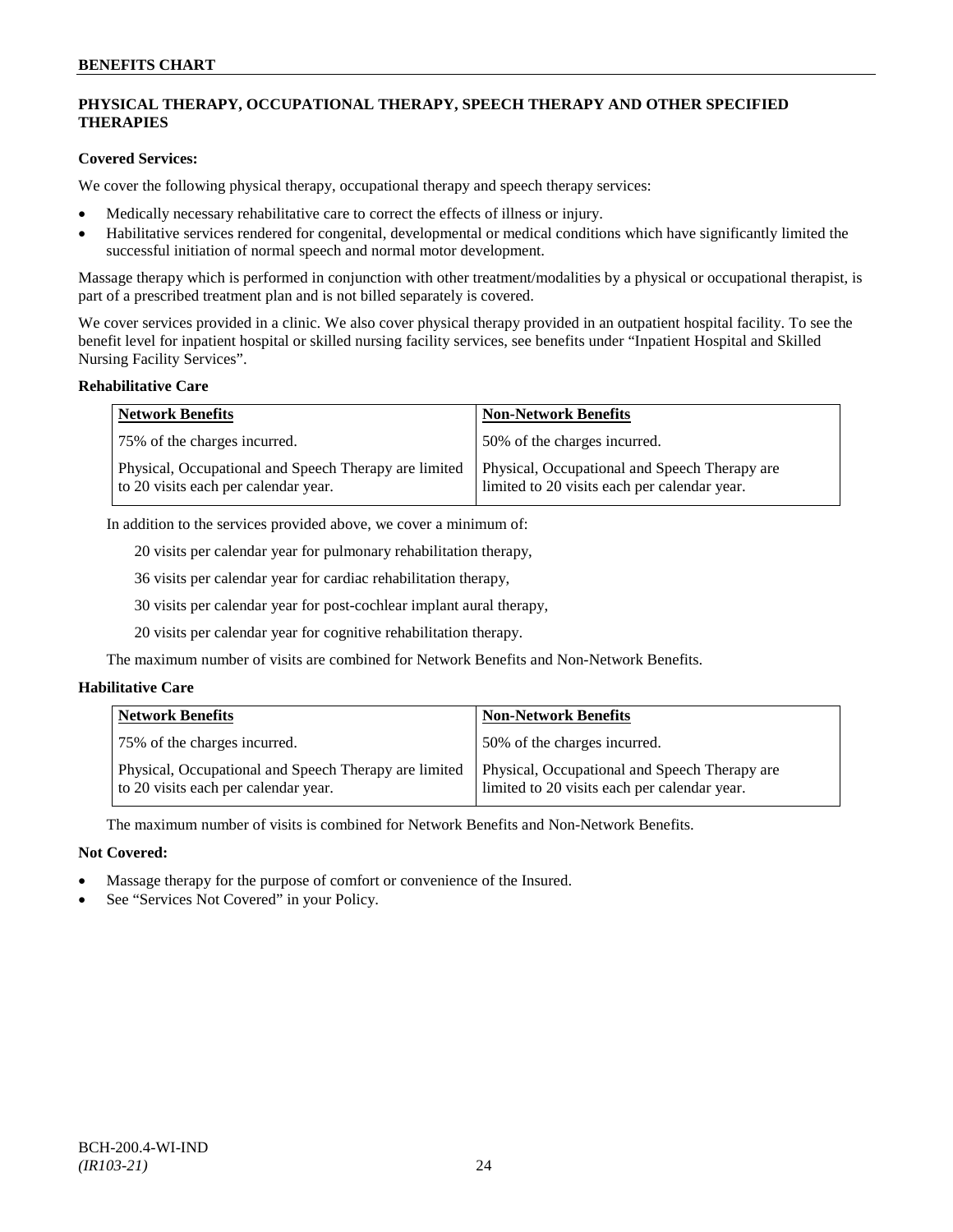# **PRESCRIPTION DRUG SERVICES**

# **Covered Services:**

We cover prescription drugs and medications that can be self-administered or are administered in a physician's office.

# **For Network Benefits, drugs and medications must be obtained at a network pharmacy.**

# **Outpatient Drugs (except as specified below)**

| <b>Network Benefits</b>                                                                                                                                                                                                                                               | <b>Non-Network Benefits</b>  |
|-----------------------------------------------------------------------------------------------------------------------------------------------------------------------------------------------------------------------------------------------------------------------|------------------------------|
| 100% of the charges incurred, subject to a copayment of<br>\$5 for generic low cost formulary drugs, and 100% of<br>the charges incurred, subject to a copayment of \$25 for<br>generic high cost formulary drugs.<br>Deductible does not apply.                      | 50% of the charges incurred. |
| Brand name formulary drugs are covered at 75% of the<br>charges incurred.                                                                                                                                                                                             |                              |
| Non-formulary drugs are covered at 50% of the charges<br>incurred.                                                                                                                                                                                                    |                              |
| In no event will your cost for a formulary insulin drug<br>exceed \$25. Deductible does not apply to formulary<br>insulin drugs.                                                                                                                                      |                              |
| <b>Oral chemotherapy drugs</b> are included on the<br>Specialty Drug List. However, you pay the applicable<br>outpatient drug copayment. As required by Wisconsin<br>law, your maximum copayment will not be more than<br>\$100 per prescription for a 30-day supply. |                              |

# **Mail Order Drugs**

| <b>Network Benefits</b>                                                                                                                                                                                            | <b>Non-Network Benefits</b> |
|--------------------------------------------------------------------------------------------------------------------------------------------------------------------------------------------------------------------|-----------------------------|
| For your convenience, you may also get up to a 90-day<br>supply of outpatient prescription drugs that can be self-<br>administered through the designated mail order service.                                      | See Network Benefits.       |
| Outpatient drugs ordered through this service are.<br>covered at the benefit percent and copayments shown in<br>Outpatient Drugs above.                                                                            |                             |
| New prescriptions to treat chronic conditions and trial<br>drugs will be limited to quantity limits described at the<br>end of this section. You will have to pay one copayment<br>for your initial 30-day supply. |                             |
| Specialty Drugs are not available through the mail order<br>service.                                                                                                                                               |                             |

# **Tobacco Cessation Drugs are covered for all FDA approved tobacco cessation drugs**

| Network Benefits                                            | <b>Non-Network Benefits</b>  |
|-------------------------------------------------------------|------------------------------|
| 100% of the charges incurred.<br>Deductible does not apply. | 50% of the charges incurred. |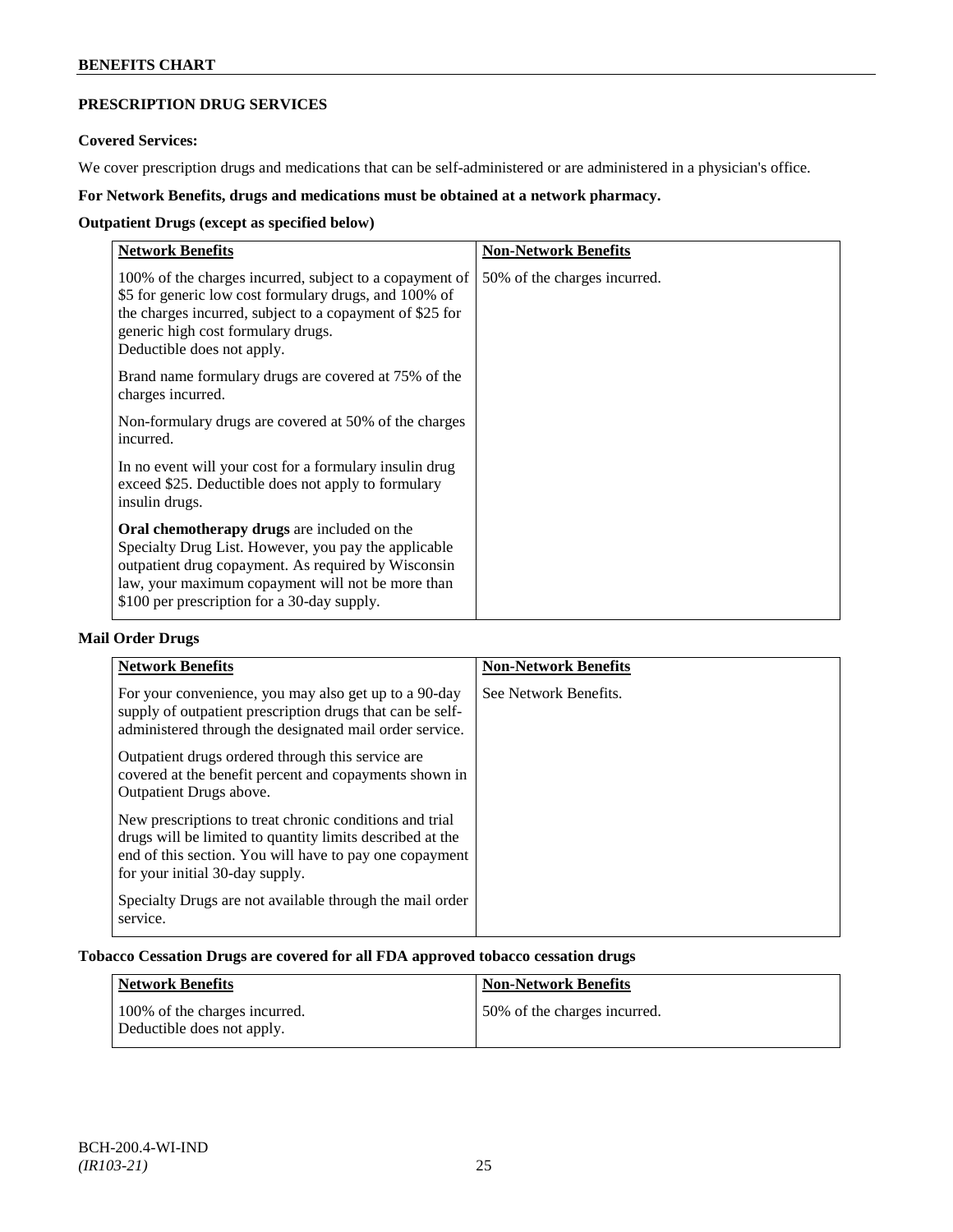# **Contraceptive Drugs**

| <b>Network Benefits</b>                                                                                                                                         | <b>Non-Network Benefits</b>  |
|-----------------------------------------------------------------------------------------------------------------------------------------------------------------|------------------------------|
| 100% of the charges incurred for formulary drugs.<br>Deductible does not apply.                                                                                 | 50% of the charges incurred. |
| If a physician requests that a Non-Formulary<br>contraceptive drug be dispensed as written, the drug<br>will be covered at 100%, not subject to the deductible. |                              |

# **Specialty Drugs that are Self-Administered**

| <b>Network Benefits</b>                                                                                                                                                                                                                                        | <b>Non-Network Benefits</b> |
|----------------------------------------------------------------------------------------------------------------------------------------------------------------------------------------------------------------------------------------------------------------|-----------------------------|
| 50% of the charges incurred.                                                                                                                                                                                                                                   | No coverage.                |
| Oral chemotherapy drugs are included on the<br>Specialty Drug List. However, you pay the applicable<br>outpatient drug copayment. As required by Wisconsin<br>law, your maximum copayment will not be more than<br>\$100 per prescription for a 30-day supply. |                             |

In order for the plan to better manage available manufacturer-funded copayment assistance, copayments for certain specialty medications may vary and be set to approximate the maximum of any available manufacturer-funded copayment assistance programs. However, in no case will true out-of-pocket costs to the Insured be greater than the maximum copayment/coinsurance shown in this Benefits Chart. Manufacturer-funded copayment assistance received by an Insured will not apply to the Insured's annual deductible or out-of-pocket limit.

Specialty Drugs are limited to drugs on the Specialty Drug List and must be obtained from a designated vendor.

### **Limitations:**

- Certain drugs may require prior authorization as indicated on the Formulary. HealthPartners may require prior authorization for the drug and also the site where the drug will be provided. Certain drugs are subject to our utilization review process and quantity limits.
- Certain non-formulary drugs require prior authorization. In addition, certain drugs may be subject to any quantity limits applied as part of our trial program.
- If an Insured requests a brand name drug when there is a generic equivalent, the brand name drug will be covered up to the charge that would apply to the generic drug, minus any required copayment. If a physician requests that a brand name drug be dispensed as written, the drug will be paid at the non-formulary benefit.
- We may require Insureds to try over-the-counter (OTC) drug alternatives before approving more costly formulary prescription drugs.
- Unless otherwise specified in the Prescription Drug Services section, you may receive up to a 30-day supply per prescription.
- New prescriptions to treat certain chronic conditions are limited to a 30-day supply.
- A 90-day supply will be covered and dispensed only at pharmacies that participate in our extended day supply program.
- No more than a 30-day supply of Specialty Drugs will be covered and dispensed at a time unless it's a manufacturer supplied drug that cannot be split that supplies the Insured with more than a 30-day supply.
- If a copayment is required, you must pay one copayment for each 30-day supply, or portion thereof.

# **Not Covered:**

- Replacement of prescription drugs, medications, equipment and supplies due to loss, damage or theft.
- Nonprescription (over-the-counter) drugs or medications, including, but not limited to, vitamins, supplements, homeopathic remedies, and non-FDA approved drugs, unless listed on the Formulary and prescribed by a physician or legally authorized health care provider under applicable state and federal law. This exclusion does not include over-thecounter contraceptives for women as allowed under the Affordable Care Act when the Insured obtains a prescription for the item. In addition, if the Insured obtains a prescription, this exclusion does not include aspirin to prevent cardiovascular disease for men and women of certain ages; folic acid supplements for women who may become pregnant; fluoride chemoprevention supplements for children without fluoride in their water source; and iron supplements for children age 6- 12 who are at risk for anemia.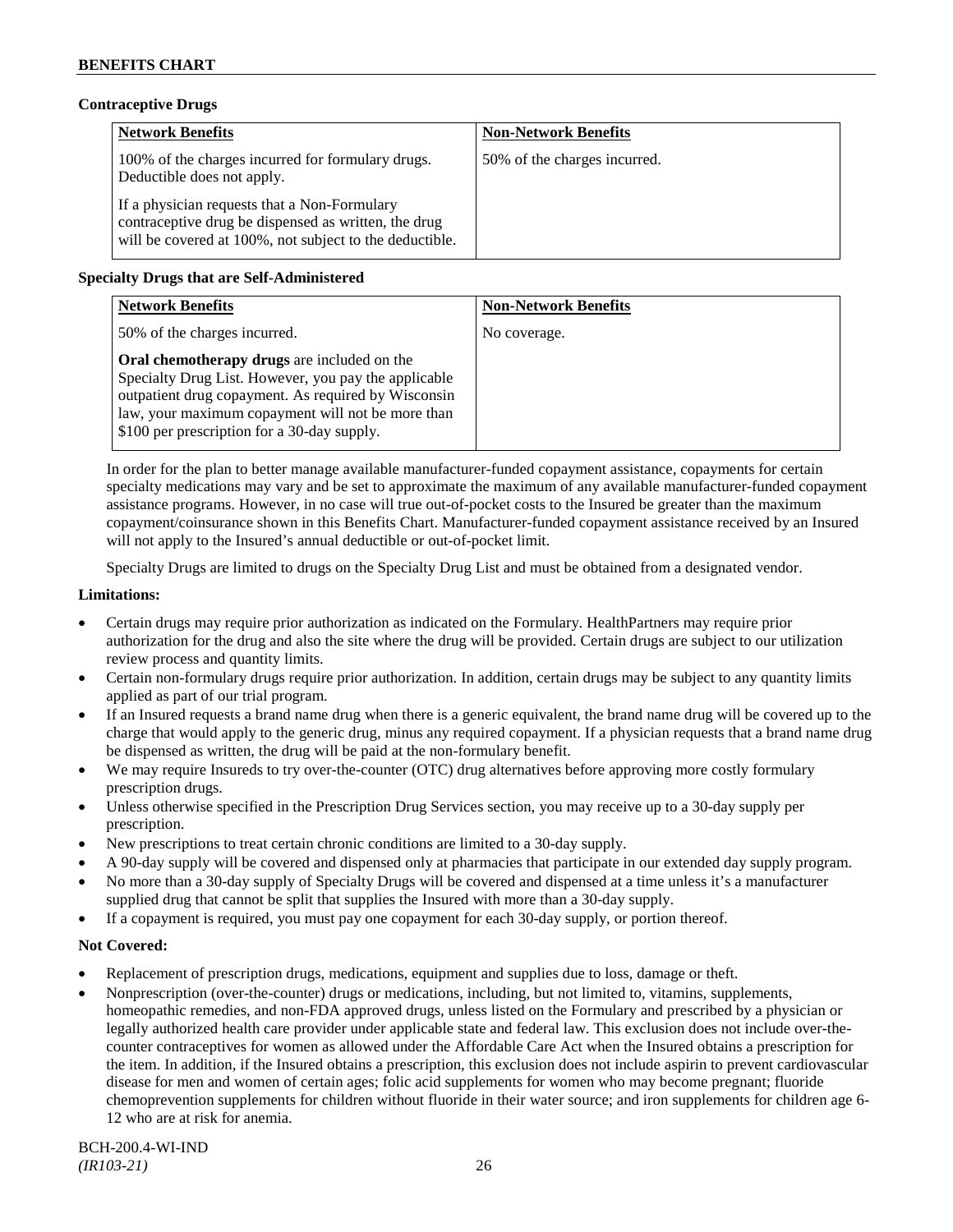- All drugs for the treatment of sexual dysfunction.
- All drugs for the treatment of growth deficiency.
- All drugs for the treatment of infertility.
- Medical cannabis.
- Drugs on the Excluded Drug List. The Excluded Drug List includes select drugs within a therapy class that are not eligible for coverage. This includes drugs that may be excluded for certain indications. The Excluded Drug List is available at [healthpartners.com.](http://www.healthpartners.com/)
- Drugs that are newly approved by the FDA until they are reviewed and approved by HealthPartners Pharmacy and Therapeutics Committee.
- Medical devices approved by the FDA will not be covered under the Prescription Drug Services section unless they are on our formulary. Covered medical devices are generally submitted and reimbursed under your medical benefits.
- See "Services Not Covered" in your Policy.

# **PREVENTIVE SERVICES**

# **Applicable Definitions:**

**Routine Preventive Services** are routine healthcare services that include screenings, check-ups and counseling to prevent illness, disease or other health problems before symptoms occur.

**Diagnostic Services** are services to help a provider understand your symptoms, diagnose illness and decide what treatment may be needed. They may be the same services that are listed as preventive services, but they are being used as diagnostic services. Your provider will determine if these services are preventive or diagnostic. These services are not preventive if received as part of a visit to diagnose, manage or maintain an acute or chronic medical condition, illness or injury. When that occurs, unless otherwise indicated below, standard deductibles, copayments or coinsurance apply.

# **Covered Services:**

We cover preventive services that meet any of the requirements under the Affordable Care Act (ACA) shown in the bulleted items below. These preventive services are covered at 100% under the Network Benefits with no deductible, copayments or coinsurance. (If a preventive service is not required by the ACA and it is covered at a lower benefit level, it will be specified below.) Preventive benefits mandated under the ACA are subject to periodic review and modification. Changes would be effective in accordance with the federal rules. Preventive services mandated by the ACA include:

- Evidence-based items or services that have in effect a rating of A or B in the current recommendations of the United States Preventive Services Task Force with respect to the individual;
- Immunizations for routine use in children, adolescents, and adults that have in effect a recommendation from the Advisory Committee on Immunization Practices of the Centers for Disease Control and Prevention with respect to the individual;
- With respect to infants, children, and adolescents, evidence-informed preventive care and screenings provided for in comprehensive guidelines supported by the Health Resources and Services Administration; and
- With respect to women, preventive care and screenings provided for in comprehensive guidelines supported by the Health Resources and Services Administration.

Covered services are based on established medical policies, which are subject to periodic review and modification by the medical or dental directors. These medical policies (medical coverage criteria) are available by calling Member Services, or logging on to your "*my*HealthPartners" account at [healthpartners.com.](http://www.healthpartners.com/)

# **ACA and state mandated preventive services are covered as follows:**

**Routine Health Exams and Periodic Health Assessments**. A physician or health care provider will counsel you as to how often health assessments are needed based on age, sex and health status. This includes screening and counseling for tobacco cessation and all FDA approved tobacco cessation medications including over-the-counter drugs (as shown in the Prescription Drug Services section).

| Network Benefits                                            | <b>Non-Network Benefits</b>  |
|-------------------------------------------------------------|------------------------------|
| 100% of the charges incurred.<br>Deductible does not apply. | 50% of the charges incurred. |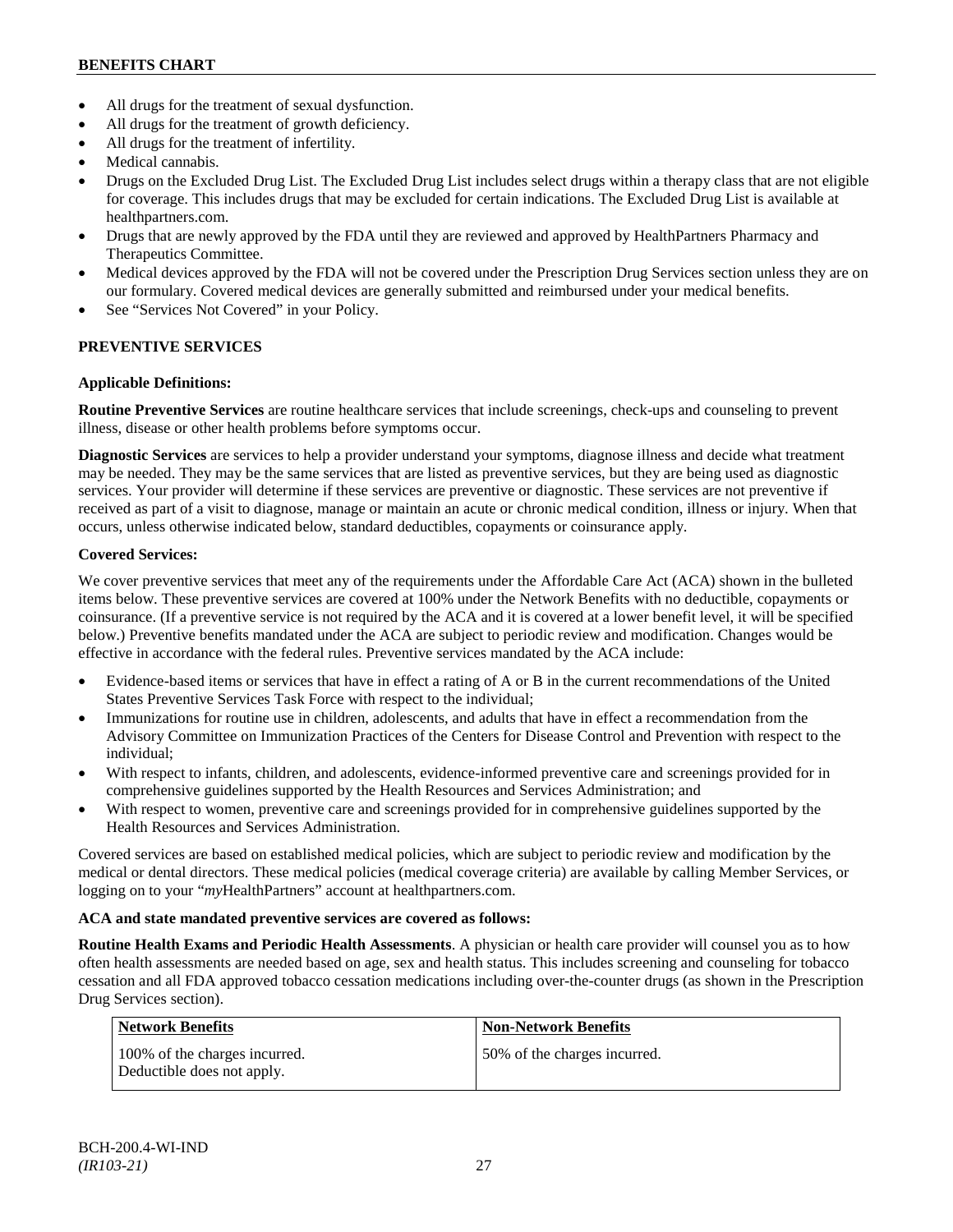**Child Health Supervision Services.** This includes pediatric preventive services such as newborn screenings, appropriate immunizations, developmental assessments and laboratory services appropriate to the age of the child from birth to 72 months, and appropriate immunizations to age 18.

| <b>Network Benefits</b>                                     | <b>Non-Network Benefits</b>  |
|-------------------------------------------------------------|------------------------------|
| 100% of the charges incurred.<br>Deductible does not apply. | 50% of the charges incurred. |

# **Routine Prenatal Care and Exams**

| <b>Network Benefits</b>                                     | <b>Non-Network Benefits</b>   |
|-------------------------------------------------------------|-------------------------------|
| 100% of the charges incurred.<br>Deductible does not apply. | 150% of the charges incurred. |

**Routine Postnatal Care.** This includes health exams, assessments, education and counseling relating to the period immediately after childbirth.

| Network Benefits                                            | <b>Non-Network Benefits</b>  |
|-------------------------------------------------------------|------------------------------|
| 100% of the charges incurred.<br>Deductible does not apply. | 50% of the charges incurred. |

**Routine Screening Procedures for Cancer.** This includes colorectal screening starting at age 50 and under age 50 for people at high risk of colorectal cancer. This also includes other cancer screenings recommended by the USPSTF with an A or B rating. Women's preventive health services below describe additional routine screening procedures for cancer.

| Network Benefits                                            | <b>Non-Network Benefits</b>  |
|-------------------------------------------------------------|------------------------------|
| 100% of the charges incurred.<br>Deductible does not apply. | 50% of the charges incurred. |

# **Routine Eye and Hearing Exams for members under the age of 22**

| <b>Network Benefits</b>                                     | <b>Non-Network Benefits</b>  |
|-------------------------------------------------------------|------------------------------|
| 100% of the charges incurred.<br>Deductible does not apply. | 50% of the charges incurred. |

**Professional Voluntary Family Planning Services.** This includes services to prevent or delay a pregnancy, including counseling and education. Services must be provided by a licensed provider.

| <b>Network Benefits</b>                                     | <b>Non-Network Benefits</b>   |
|-------------------------------------------------------------|-------------------------------|
| 100% of the charges incurred.<br>Deductible does not apply. | 150% of the charges incurred. |

#### **Adult Immunizations**

| <b>Network Benefits</b>       | <b>Non-Network Benefits</b>   |
|-------------------------------|-------------------------------|
| 100% of the charges incurred. | 100% of the charges incurred. |
| Deductible does not apply.    | Deductible does not apply.    |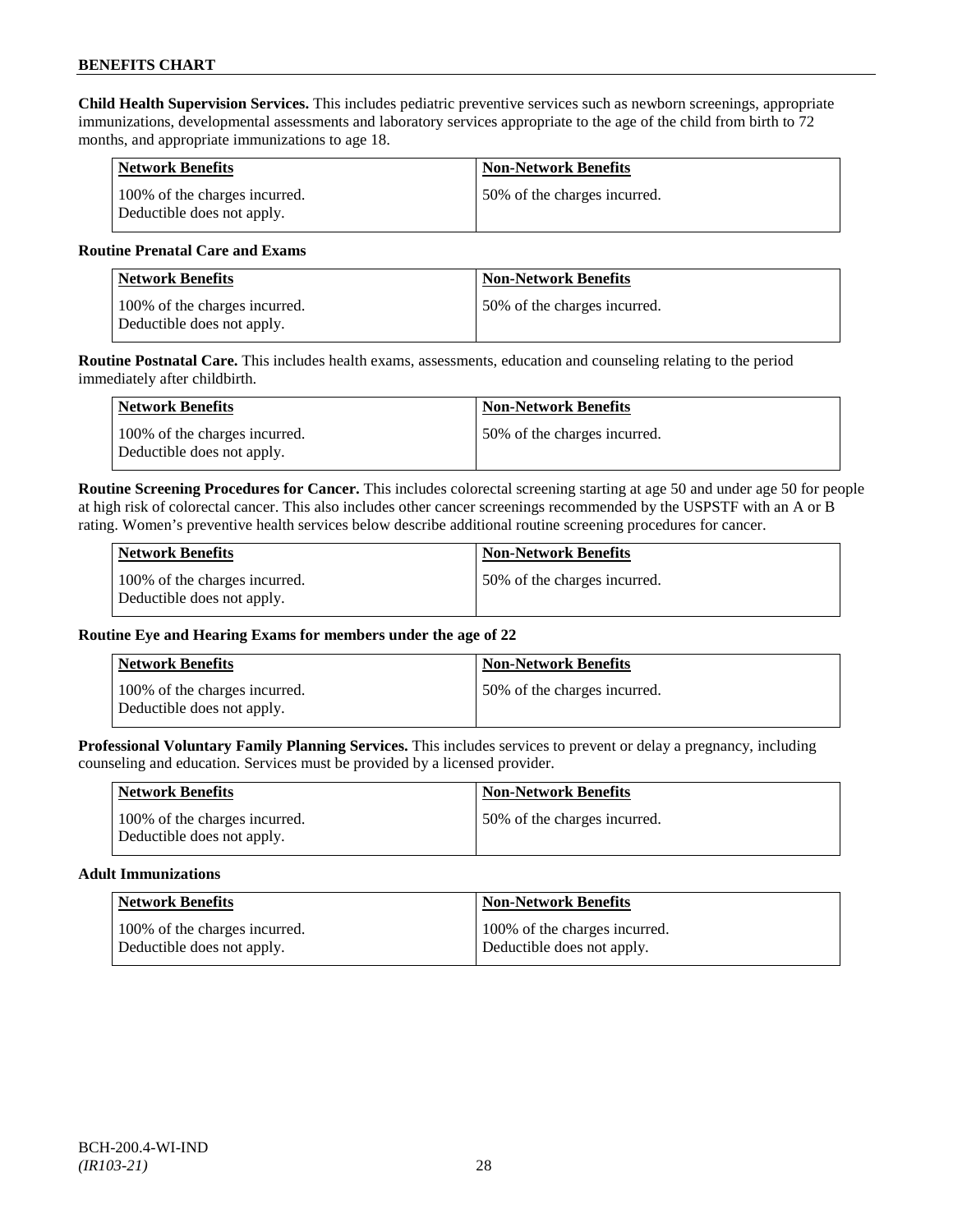**Women's Preventive Health Services.** This includes mammograms, screenings for cervical cancer (pap smears), breast pumps, human papillomavirus (HPV) testing, counseling for sexually transmitted infections, counseling and screening for human immunodeficiency virus (HIV), and all FDA approved contraceptive methods as prescribed by a doctor, sterilization procedures, education and counseling (see the Prescription Drug Services section for coverage of oral contraceptive drugs). We also provide genetic screening for BRCA if someone in your family has the gene or you have a diagnosis of cancer.

The U.S. Preventive Services Task Force (USPSTF) recommends screening mammography, with or without clinical breast examination (CBE), every 1-2 years for women aged 40 and older. For women age 50 and older, we cover an annual mammogram.

| Network Benefits                                            | <b>Non-Network Benefits</b>  |
|-------------------------------------------------------------|------------------------------|
| 100% of the charges incurred.<br>Deductible does not apply. | 50% of the charges incurred. |

**Obesity Screening and Management.** We cover obesity screening and counseling for all ages during a routine preventive care exam. If you are age 18 or older and have a body mass index of 30 or more, we also cover intensive obesity management to help you lose weight. Your primary care doctor can coordinate these services.

| <b>Network Benefits</b>                                     | <b>Non-Network Benefits</b>  |
|-------------------------------------------------------------|------------------------------|
| 100% of the charges incurred.<br>Deductible does not apply. | 50% of the charges incurred. |

**Preventive Medications.** We cover preventive medications currently recommended by USPSTF with an A or B rating if they are prescribed by your medical provider and they are listed on our Formulary. Preventive medications are subject to periodic review and modification. Changes would be effective in accordance with the federal rules and reflected in our current medical coverage criteria for preventive care services.

| <b>Network Benefits</b>                                     | <b>Non-Network Benefits</b>  |
|-------------------------------------------------------------|------------------------------|
| 100% of the charges incurred.<br>Deductible does not apply. | 50% of the charges incurred. |

# **In addition to any ACA or state mandated preventive services referenced above, we cover the following eligible preventive services:**

# **Routine Hearing Exams for Adults Age 22 and older**

| Network Benefits             | Non-Network Benefits         |
|------------------------------|------------------------------|
| 75% of the charges incurred. | 50% of the charges incurred. |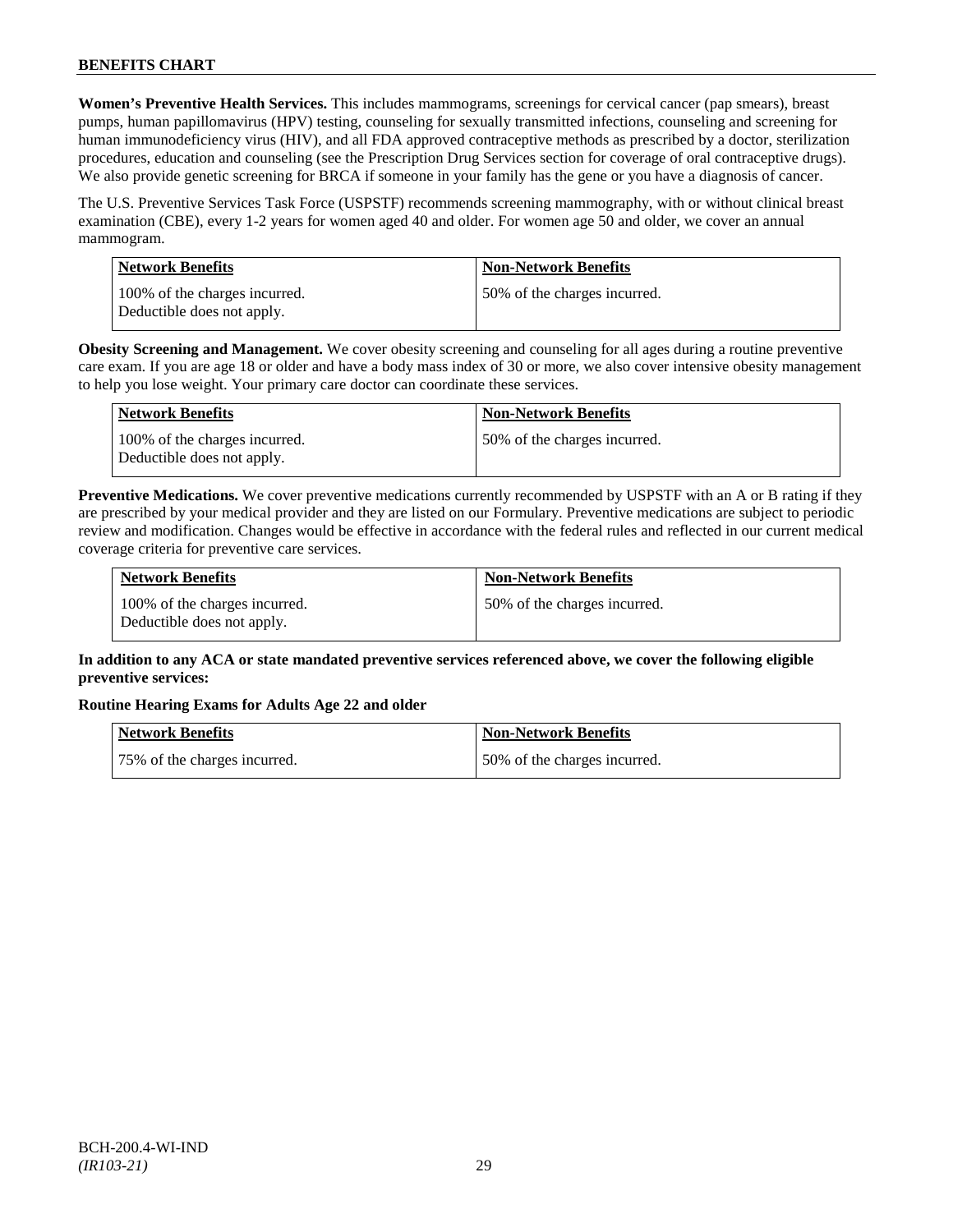**Ovarian Cancer Surveillance Tests for women who are at risk.** "At risk for ovarian cancer" means (1) having a family history that includes any of the following: one or more first-degree or second-degree relatives with ovarian cancer, clusters of female relatives with breast cancer or nonpolyposis colorectal cancer; or (2) testing positive for BRCA1 or BRCA2 mutations. "Surveillance tests for ovarian cancer" means annual screening using: CA-125 serum tumor marker testing, transvaginal ultrasound, pelvic examination or other proven ovarian cancer screening tests currently being evaluated by the federal Food and Drug Administration or by the National Cancer Institute.

| <b>Network Benefits</b>                                 | <b>Non-Network Benefits</b>                             |
|---------------------------------------------------------|---------------------------------------------------------|
| Coverage level is same as corresponding Network         | Coverage level is same as corresponding Non-Network     |
| Benefit, depending on type of service provided, such as | Benefit, depending on type of service provided, such as |
| Diagnostic Imaging Services, Laboratory Services        | Diagnostic Imaging Services, Laboratory Services        |
| Office Visits for Illness or Injury, or Preventive      | Office Visits for Illness or Injury, or Preventive      |
| Services.                                               | Services.                                               |

# **Limitations:**

• Services are not preventive if received as part of a visit to diagnose, manage or maintain an acute or chronic medical condition, illness or injury. When that occurs, unless otherwise indicated above, standard deductibles, copayments or coinsurance apply.

### **Not Covered:**

- Routine eye exams for adults age 22 and older.
- See "Services Not Covered" in your Policy.

# **TRANSPLANT SERVICES**

### **Applicable Definitions:**

**Autologous.** This is when the source of cells is from the individual's own marrow or stem cells.

**Allogeneic.** This is when the source of cells is from a related or unrelated donor's marrow or stem cells.

**Allogeneic Bone Marrow Transplant.** This is when the bone marrow is harvested from the related or unrelated donor and stored. The patient undergoes treatment which includes tumor ablation with high-dose chemotherapy and/or radiation. The bone marrow is reinfused (transplanted).

**Autologous Bone Marrow Transplant.** This is when the bone marrow is harvested from the individual and stored. The patient undergoes treatment which includes tumor ablation with high-dose chemotherapy and/or radiation. The bone marrow is reinfused (transplanted).

**Autologous/Allogeneic Stem Cell Support.** This is a treatment process that includes stem cell harvest from either bone marrow or peripheral blood, tumor ablation with high-dose chemotherapy and/or radiation, stem cell reinfusion, and related care. Autologous/allogeneic bone marrow transplantation and high dose chemotherapy with peripheral stem cell rescue/support are considered to be autologous/allogeneic stem cell support.

**Designated Transplant Center.** This is any health care provider, group or association of health care providers designated by us to provide services, supplies or drugs for specified transplants for our Insureds.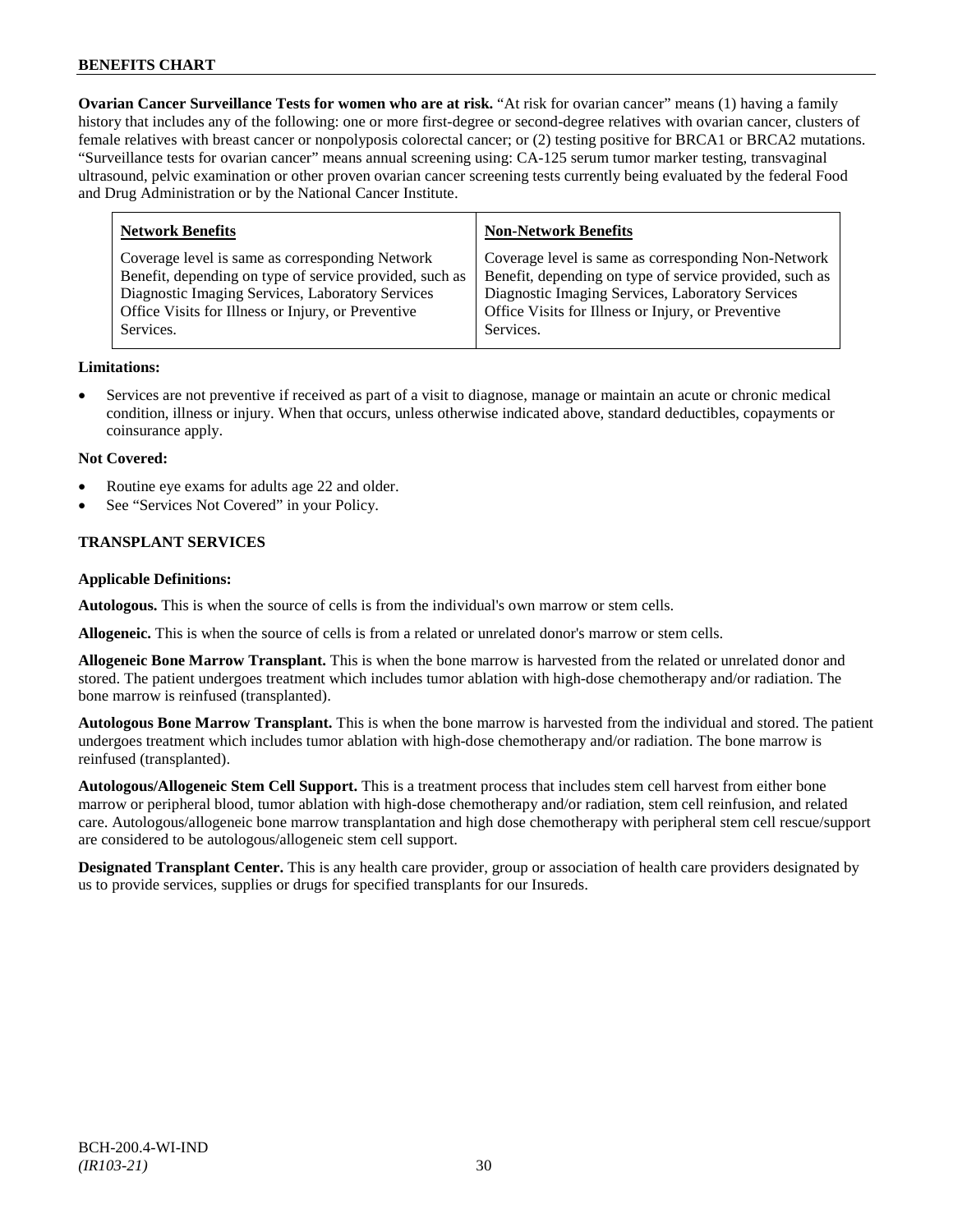**Transplant Services.** This is transplantation (including retransplants) of the human organs or tissue listed below, including all related post-surgical treatment, follow-up care and drugs and multiple transplants for a related cause. Transplant services do not include other organ or tissue transplants or surgical implantation of mechanical devices functioning as a human organ, except surgical implantation of an FDA approved Ventricular Assist Device (VAD) or total artificial heart, functioning as a temporary bridge to heart transplantation.

Prior authorization is required prior to consultation to support coordination of care and benefits.

# **Covered Services:**

We cover eligible transplant services (as defined above) while you are covered under your Policy. Transplants that will be considered for coverage are limited to the following:

- Kidney transplants for end-stage disease.
- Cornea transplants for end-stage disease.
- Heart transplants for end-stage disease.
- Lung transplants or heart/lung transplants for: (1) primary pulmonary hypertension; (2) Eisenmenger's syndrome; (3) endstage pulmonary fibrosis; (4) alpha 1 antitrypsin disease; (5) cystic fibrosis; and (6) emphysema.
- Liver transplants for: (1) biliary atresia in children; (2) primary biliary cirrhosis; (3) post-acute viral infection (including hepatitis A, hepatitis B antigen e negative and hepatitis C) causing acute atrophy or post-necrotic cirrhosis; (4) primary sclerosing cholangitis; (5) alcoholic cirrhosis; and (6) hepatocellular carcinoma.
- Allogeneic bone marrow transplants or peripheral stem cell support associated with high dose chemotherapy for : (1) acute myelogenous leukemia; (2) acute lymphocytic leukemia; (3) chronic myelogenous leukemia; (4) severe combined immunodeficiency disease; (5) Wiskott-Aldrich syndrome; (6) aplastic anemia; (7) sickle cell anemia; (8) non-relapsed or relapsed non-Hodgkin's lymphoma; (9) multiple myeloma; and (10) testicular cancer.
- Autologous bone marrow transplants or peripheral stem cell support associated with high-dose chemotherapy for: (1) acute leukemia; (2) non-Hodgkin's lymphoma; (3) Hodgkin's disease; (4) Burkitt's lymphoma; (5) neuroblastoma; (6) multiple myeloma; (7) chronic myelogenous leukemia; and (8) non-relapsed non-Hodgkin's lymphoma.
- Pancreas transplants for simultaneous pancreas-kidney transplants for diabetes, pancreas after kidney, living related segmental simultaneous pancreas kidney transplantation and pancreas transplant alone.

To receive Network Benefits, charges for transplant services must be incurred at a Designated Transplant Center.

The transplant-related treatment provided, including expenses incurred for directly related donor services, shall be subject to and in accordance with the provisions, limitations, maximums and other terms of your Policy.

Medical and hospital expenses of the donor are covered only when the recipient is an Insured and the transplant and directly related donor expenses have been prior authorized for coverage. Treatment of medical complications that may occur to the donor are not covered. Donors are not considered Insureds, and are therefore not eligible for the rights afforded to Insureds under your Policy.

The list of eligible transplant services and coverage determinations are based on established medical policies, which are subject to periodic review and modifications by the medical director.

| <b>Network Benefits</b>                           | <b>Non-Network Benefits</b> |
|---------------------------------------------------|-----------------------------|
| See Network Inpatient Hospital Services Benefits. | No coverage.                |